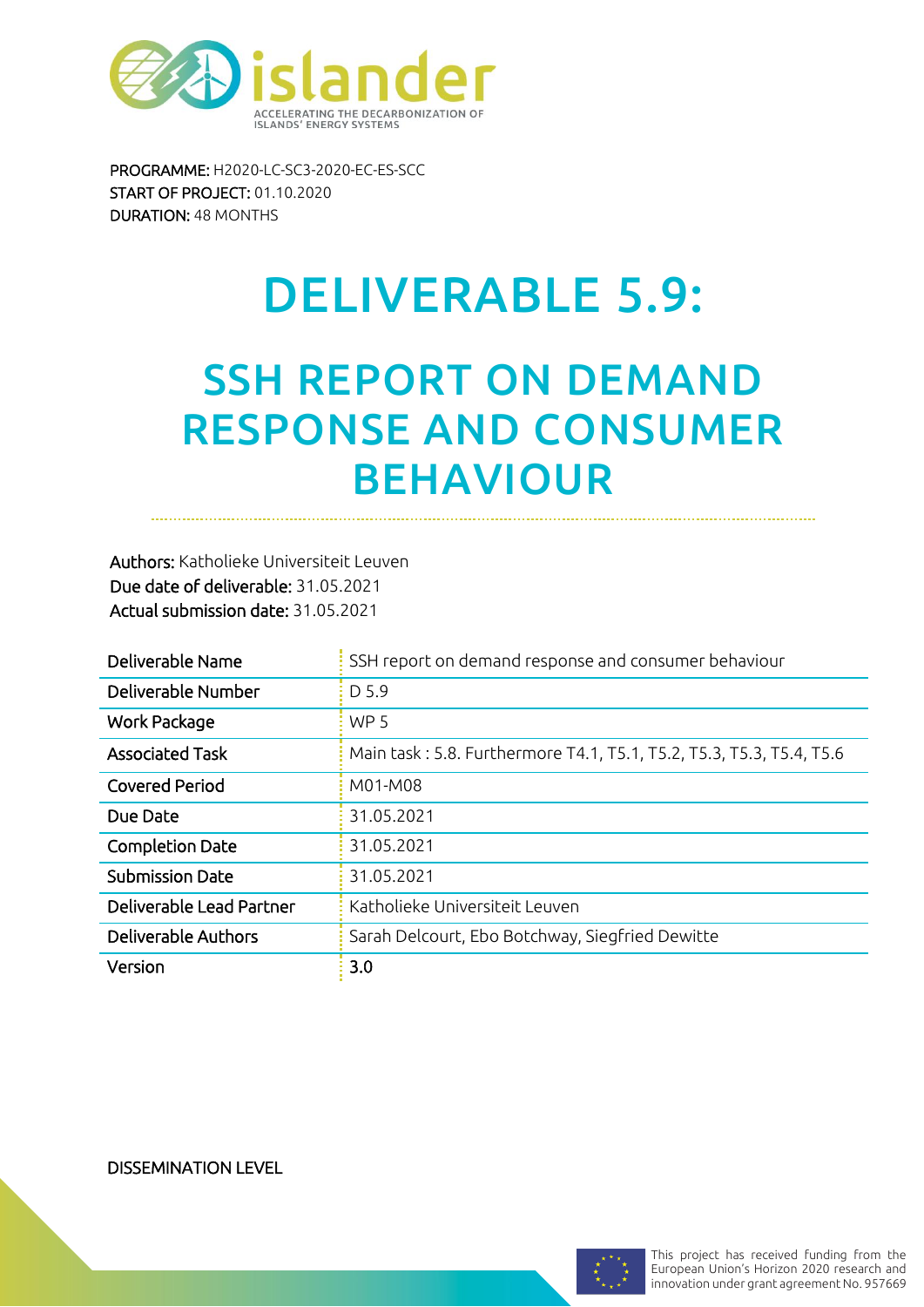

© ISLANDER consortium | public document

| PU        | Public                                                                                   |  |
|-----------|------------------------------------------------------------------------------------------|--|
| <b>PP</b> | Restricted to other programme participants (including the Commission Services)           |  |
| <b>RE</b> | Restricted to a group specified by the consortium (including the Commission<br>Services) |  |
| <b>CO</b> | Confidential, only for members of the consortium (including the Commission:<br>Services) |  |
|           |                                                                                          |  |

Change Control

### DOCUMENT HISTORY

| Version: | Date         | Change History                           | Author(s)                                                                 | Organisation         |
|----------|--------------|------------------------------------------|---------------------------------------------------------------------------|----------------------|
| 1.0      |              | 20.04.2021 : Table of content<br>drafted | Sarah Delcourt, Ebo<br>Botchway, Siegfried<br>Dewitte                     | <b>KUL</b>           |
| 2.0      |              | 21.05.2021 Document drafted              | Sarah Delcourt, Ebo<br>Botchway, Siegfried<br>Dewitte, Elodie<br>Courtois | KUL & Planète<br>Oui |
| 3.0      | 31.05.2021 : | Last version                             | Sarah Delcourt, Ebo<br>Botchway, Siegfried<br>Dewitte, Elodie<br>Courtois | KUL & Planète<br>Oui |

### DISTRIBUTION LIST

| Date       | Issue                                      | Group                           |
|------------|--------------------------------------------|---------------------------------|
| 20/04/2021 | Revision table of content                  | : All partners                  |
| 21/05/2021 | Revision document                          | : IDE & Planète Oui             |
| 31/05/2021 | Submission and distribution to<br>partners | $\frac{1}{2}$ PO + All partners |

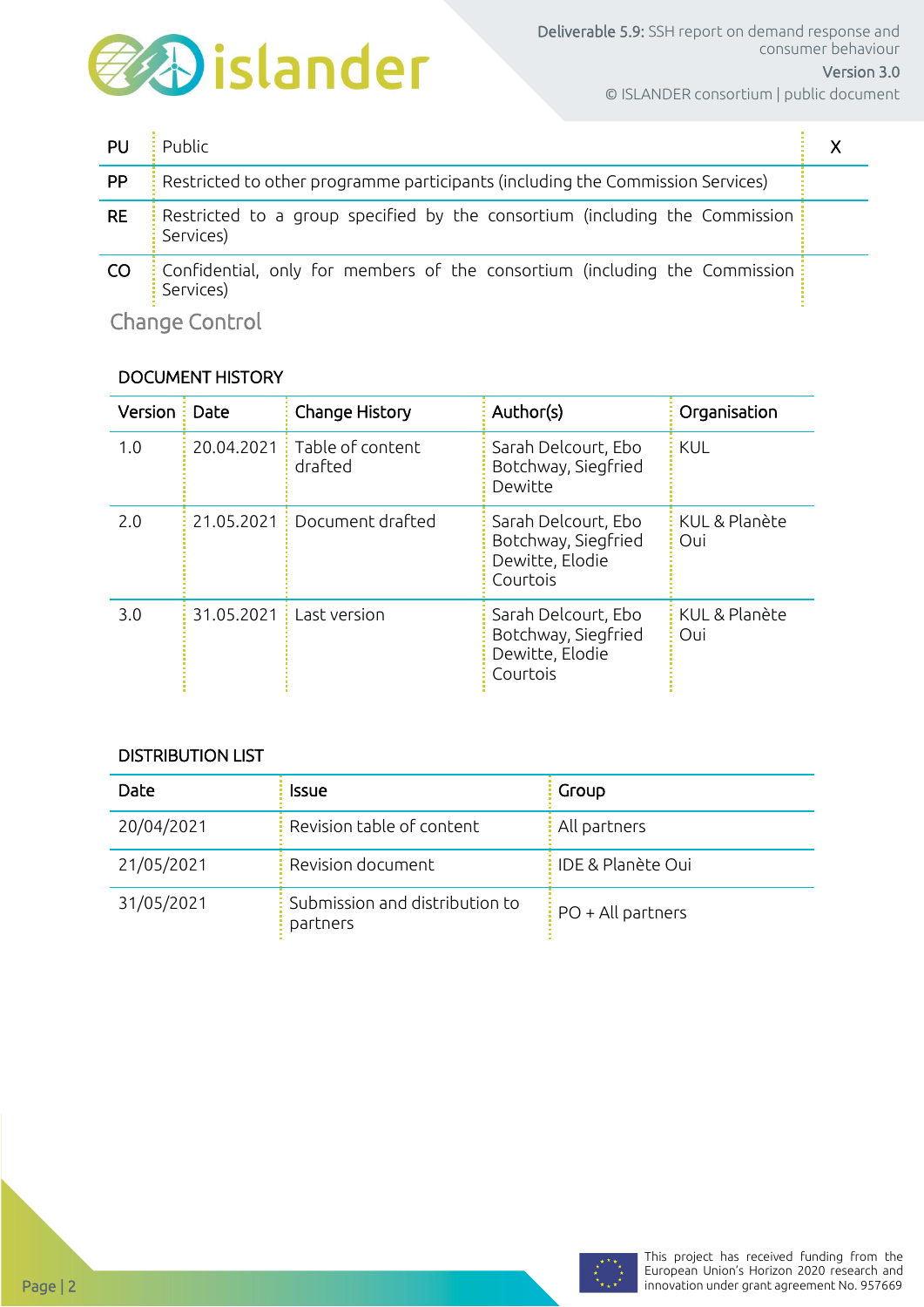

# **TABLE OF CONTENT**

| 1                                            |  |
|----------------------------------------------|--|
| $\overline{2}$                               |  |
| 2.1<br>2.2<br>2.3                            |  |
| $\overline{3}$                               |  |
| 3.1<br>3.2<br>3.3<br>3.3.1<br>3.3.2<br>3.3.3 |  |
| $\overline{4}$                               |  |
| 4.1<br>4.2<br>4.3<br>4.3.1<br>4.3.2          |  |
| 5                                            |  |
| 6                                            |  |
| $\overline{7}$<br>7.1<br>7.2<br>7.3          |  |

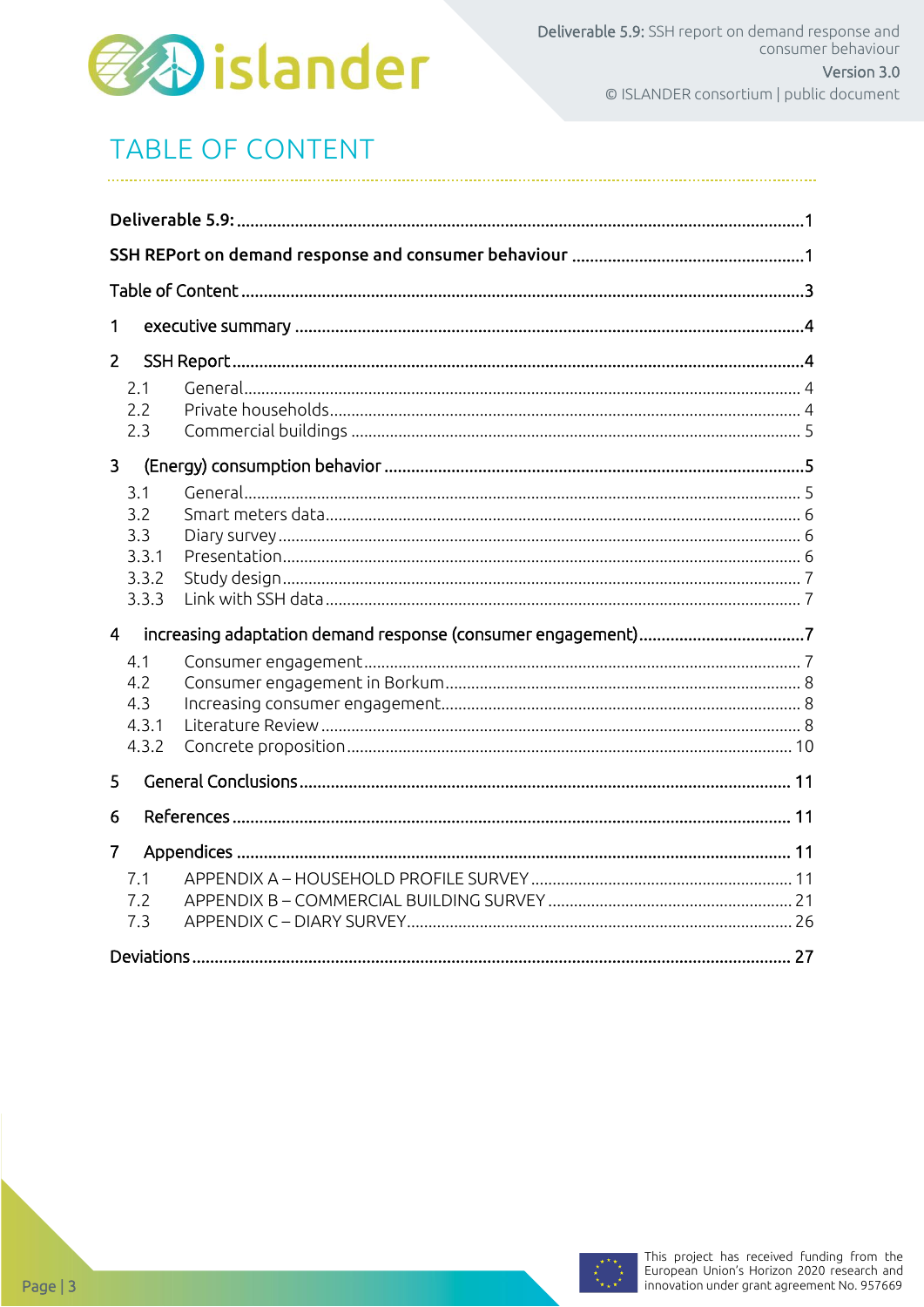

# **FXECUTIVE SUMMARY**

With deliverable 5.9, the consortium is expected to report on the consumer behaviour and socio-economic status of Borkum's citizens. The deliverable is expected to provide insights of how citizens are currently consuming energy, how specific profiles of citizens are consuming energy, and how willing they are to adapt their energy consumption to the production of green energy on the island. This report will be updated regularly during the whole duration of the Islander project with new insights based on the data. Furthermore, in case of need, we will develop concrete actions that could be implemented to increase the willingness of citizens to adapt their energy consumption behaviour to the demands of the island, which will positively impact the success of the Islander project. For example, in this report we will present a study on which the KULeuven researchers arz currently working, used to develop a document (e.g. flyer) that will be implemented on the Island to stimulate citizens' willingness to adapt their energy consumption.

In this deliverable, we start by explaining which SSH data we plan to collect (such as the type of data and the methods of data collection) and wherefore we plan to use the data. Then, in the second part of the report, we focus on consumer engagement in general, how we can use existing literature in the Islander project, and present the development of the concrete action designed by the researchers of the KULeuven.

# 2 SSH REPORT

### 2.1 General

SSH (Social Sciences and Humanities) data are data containing information about the social and human aspects of the participants. To collect data concerning the SSH information of the involved sites and citizens, we developed multiple surveys based on existing validated questionnaires that will allow us to create a specific profile type for each respondent. For this project, we make a difference between private citizens and their household characteristics, and commercial citizens with their building characteristics. We decided to focus on private and commercial buildings separately because the type of building and its daily use requires a different energy consumption and also a different approach to adapt energy consumption to the production of green energy of the island. Therefore, for both types of citizens, a different method will be used to collect SSH data.

# 2.2 Private households

To collect SSH data of private households, we developed a questionnaire based on the validated questionnaire "Residential Energy Consumption Survey 2020" (RECS2020) [1]. We select the RECS2020 questionnaire as a base, because it was previously validated and used in data collection concerning erngy consumption and contained all questions we needed for the Islander project. We use most questions from the RECS that can be relevant and/or applicable to our current project and added a few specific questions (self-developed) that were necessary to get a complete view of the SSH data of the citizens of Borkum.

The questionnaire, called "Household Profile Survey", will collect data on the following SSH information:

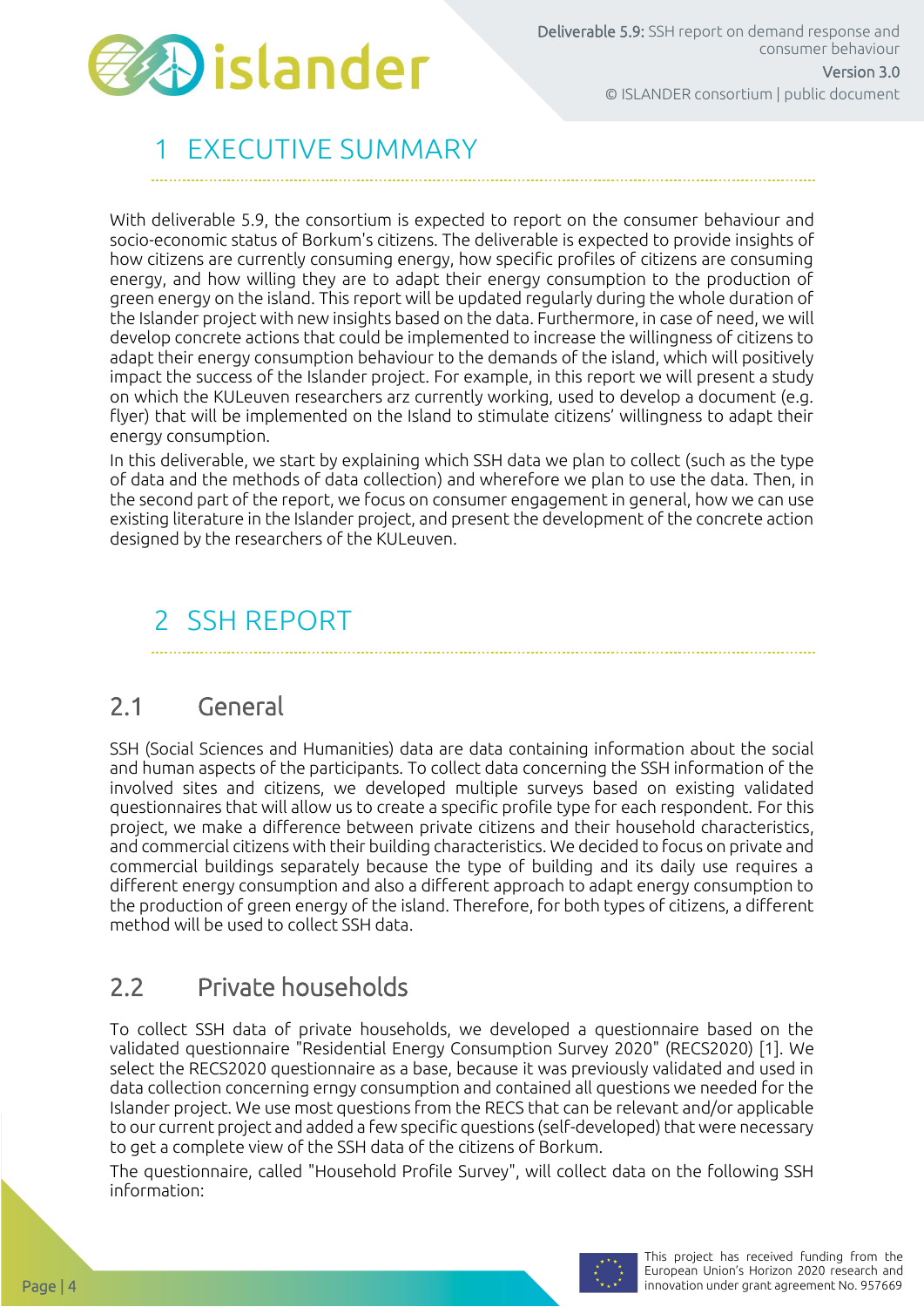

- Household characteristic (such as age, number of persons living in the habitation, employment status, education of the respondent, yearly income)
- Habitation characteristic (e.g. number of floors, number of rooms)
- Number and type of appliances present in the habitation
- Heating and cooling settings
- Use of green energy
- Willingness to engage in the Islander project

The "Household Profile Survey" will be the first questionnaire participants will be asked to fill in. The main goal of this questionnaire is to create a specific household profile for each household based on their particular household characteristics. Based on the results of the descriptive and factor analyses, we will be able to create specific profiles of household, which will allow us to define the different socio-economics status present on Borkum, their energy consumption profile, and link their household profile with their (exact) energy use, allowing us to know how different types of private citizens consume energy.

The "Household Profile Survey" can be found in Appendix A.

### 2.3 Commercial buildings

For the SSH data collection of commercial buildings, we will use a in German translated version of the validated "Survey of Commercial and Institutional Energy Use" [2] questionnaire, which will be called the "Commercial Building Survey". As in previous section, the "Survey of Commercial and Institutional Energy Use" was selected because it was alreadu successfully validated and implemented in studie investigating energy consumption in different commercial buildings.

The "Commercial Building Survey" will be the first questionnaire presented to the commercial citizens participating in the Islander project, and will collect data on the following information:

- Type of commercial activity(ies) in the building
- Heating and cooling settings
- Number and types of parking
- Number of portable appliances (e.g., laptop) used in the building
- Specific questions related to the activity (e.g., restaurant, shopping mall, etc.)
- Number of equipment in the building

This questionnaire aims to collect tangible information about the number and types of commercial buildings on the island and their general energy use. The type of building and the activities practised in the building will be linked with their actual energy consumption data to define how much energy is consumed by a specific building.

The "Commercial Building Survey" can also be found in Appendix B.

# 3 (ENERGY) CONSUMPTION BEHAVIOR

### 3.1 General

Next to the general SSH data and energy consumption preferences and habits collected using the ""Household Profile Survey", we will collect data on citizens' real energy consumption behaviour using two methods. The first method will be used to collect real-time energy consumption data by using smart meters to be installed in a restricted number of households

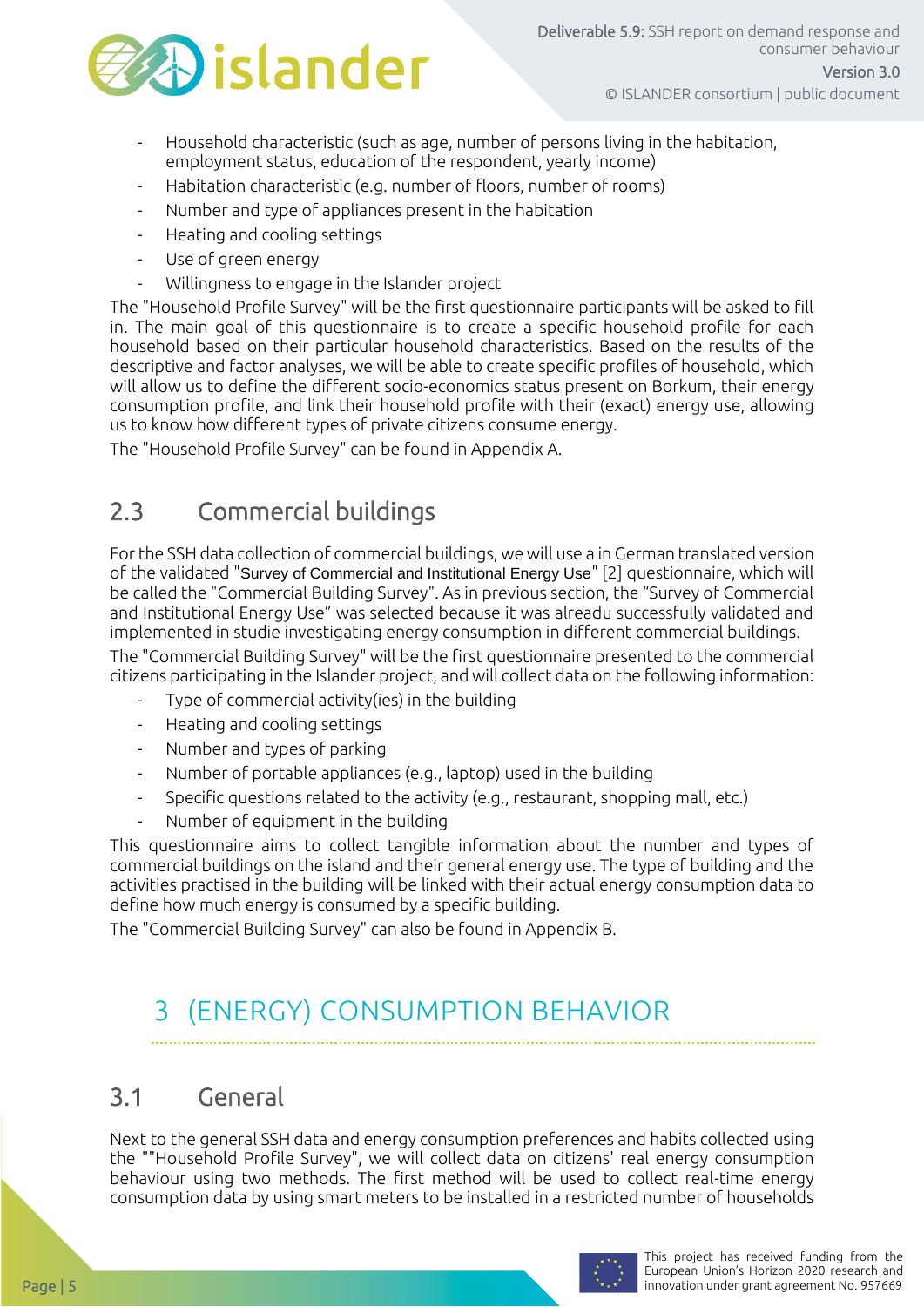

on the island. The second method will be used to collect general energy consumption data of all involved citizens by using a diary survey.

### 3.2 Smart meters data

Smart metering technology is a key component of a smart grid system. It enables real-time measurement and communication of energy consumption data. The data collected are energy or power series (in kWh or kW) as a function of time. In contrast, traditional meters are not equipped with such communication abilities (the data is collected manually) [3].

In Borkum, accommodations and commercial buildings (except for larger consumers) are furnished with traditional meters. Electrical consumption data are collected once a year by NBG company.

Task 4.1 of WP4 aims at forecasting individual energy consumption. To do so, the model will learn from previously observed values. The granularity of the input data can significantly impact model accuracy. It must be equal or lower than the one of the output data. Given that, annual consumption data are not suitable for short-term (day-to-day) forecasting applications [4].

To address this issue, two options have been evaluated:

- On the one hand, we considered installing a smart meter connected to the inverter to be able to collect real-time consumption data at a low granularity (less than 1 hour)..
- On the other hand, we considered using smart meters alone. A comparative evaluation of the smart metering technologies was conducted. The smart meters were classified according to the communication network used (and its availability in Germany), the installation (by an electrician or not), its compatibility with all mechanical meters, data reliability, data accessibility, and data confidentiality and the budget. Four technologies were selected (cf figure): the Ecojoko assistant (https://www.ecojoko.com/), the Shelly 3EM [\(https://shelly.cloud/products/shelly-](https://shelly.cloud/products/shelly-3em-smart-home-automation-energy-meter/)[3em-smart-home-automation-energy-meter/\)](https://shelly.cloud/products/shelly-3em-smart-home-automation-energy-meter/), the Voltaware communicating meter (https://voltaware.com/), and the emonPi energy monitor [\(https://shop.openenergymonitor.com/emonpi/\)](https://shop.openenergymonitor.com/emonpi/). The devices will be tested soon, and one will be selected in case the inverter solution is not available.



Figure: Picture of theEcojoko assistant (left side) and scheme of the emonPi energy monitor (right side).

### 3.3 Diary survey

### 3.3.1 Presentation

The diary survey was developed based on the validated survey "American Time Use

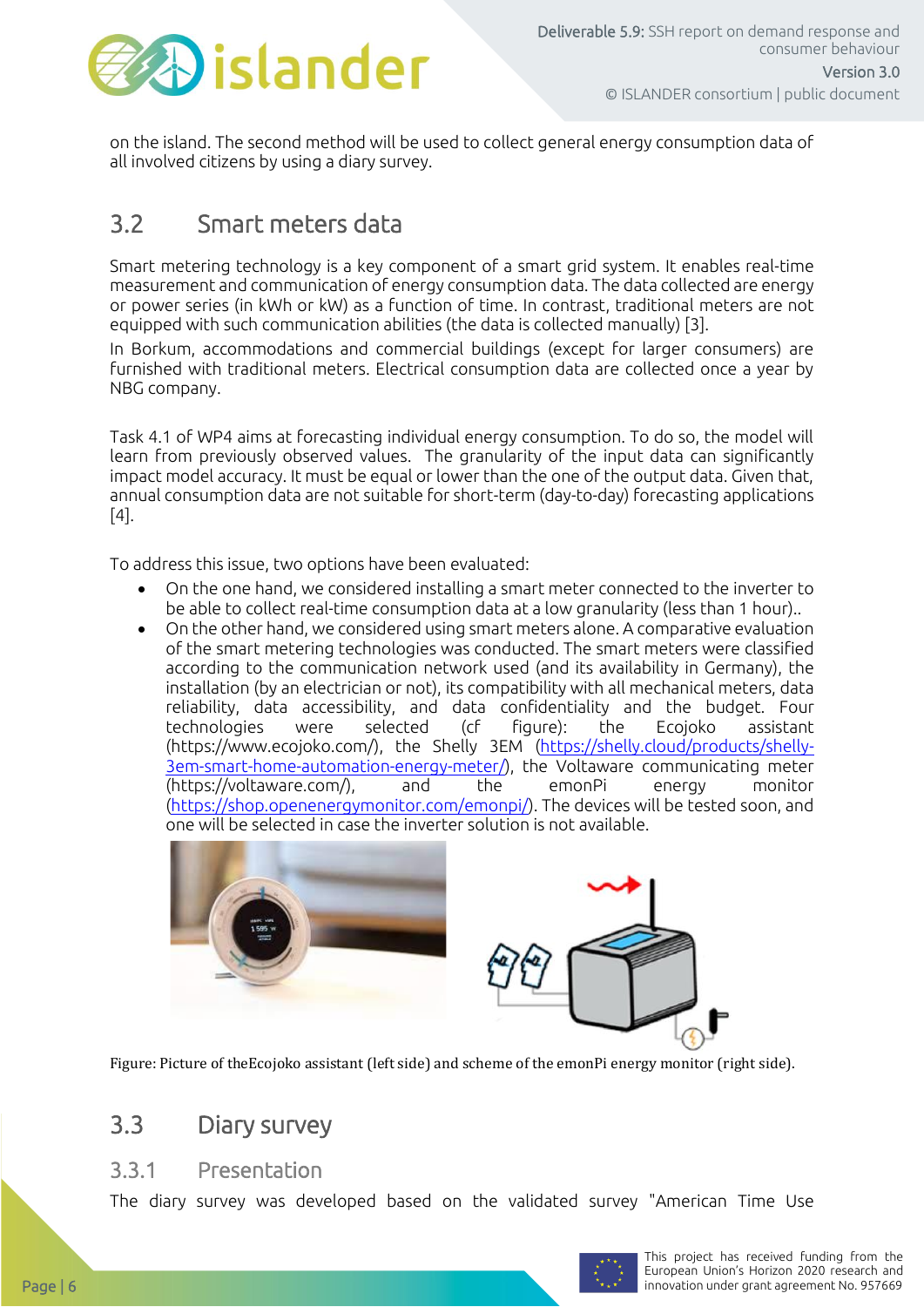

Questionnaire" [5]. This survey will be used complementarily to the smart meters data collection, in order to collect data on how citizens are using energy. The advantage of the diary survey, contrary to the smart meters, is that it allows to collect energy consumption data of a large group of citizens at once. As smart meters will be installed in a small number of households, we will use the diary survey to collect data in other households in our sample. The data collected with the diary survey will be compared to the data collected with the smart meters in order to assess the validity of the collected diary survey data.

### 3.3.2 Study design

A short time after completing the "Household Profile Survey", citizens involved in the project will be contacted for the start of the diary survey data collection. Citizens will be directly contacted by our partner "Borkum GMBH" to ask if they are interested in participating in the second part of the study. If they agree, the researchers of the KULeuven will contact them to plan the first contact.

During this first contact, the researchers will clearly explain the goal of the survey, how they will be asked to fill in the survey, and take notes of the number and type of appliances present in the house. After the first contact, citizens participating in the diary survey will receive a first diary survey online. In this diary survey, citizens will be asked to fill in once a day, for a duration of one week, which activities they did the last 24hours and which appliances were involved in the specific activities.

In order to get a view of how seasons are affecting energy consumption, citizens will be asked to repeat the diary survey each season. Thus, the diary survey will be filled in for four weeks in total, one week each season.

The diary survey can be found in Appendix C.

In any case, KUL will not use personal data such as email or full name to preserve identity, and all surveys will be pseudonimised. KUL will link each e-mail with a specific ID, and at the beginning of surveys, participants will be asked to fill in their ID. With this ID KUL will be able to link the data from different questionnaires for the same participant together.

Furthermore, all participants will be requested to sign a form to provide their explicit consent to process the data gathered in the questionaires.

### 3.3.3 Link with SSH data

The results of the smart meters and diary survey will provide us with concrete data representing the energy consumption of the involved households in the project. As stated above, this energy consumption data will be linked with the specific household profile computed based on the SSH data. This linkage will allow us to compute a predictive model (Individual energy demand forecast model), which will be used to predict how much energy will be consume by a specific type of household on the island. The final model and its data will be available in deliverable 4.1.

## 4 INCREASING ADAPTATION DEMAND RESPONSE (CONSUMER ENGAGEMENT)

### 4.1 Consumer engagement

Consumer engagement is an important factor in the success of the Islander project. The level of consumer engagement will define how strong Borkum's citizens will be willing to adapt

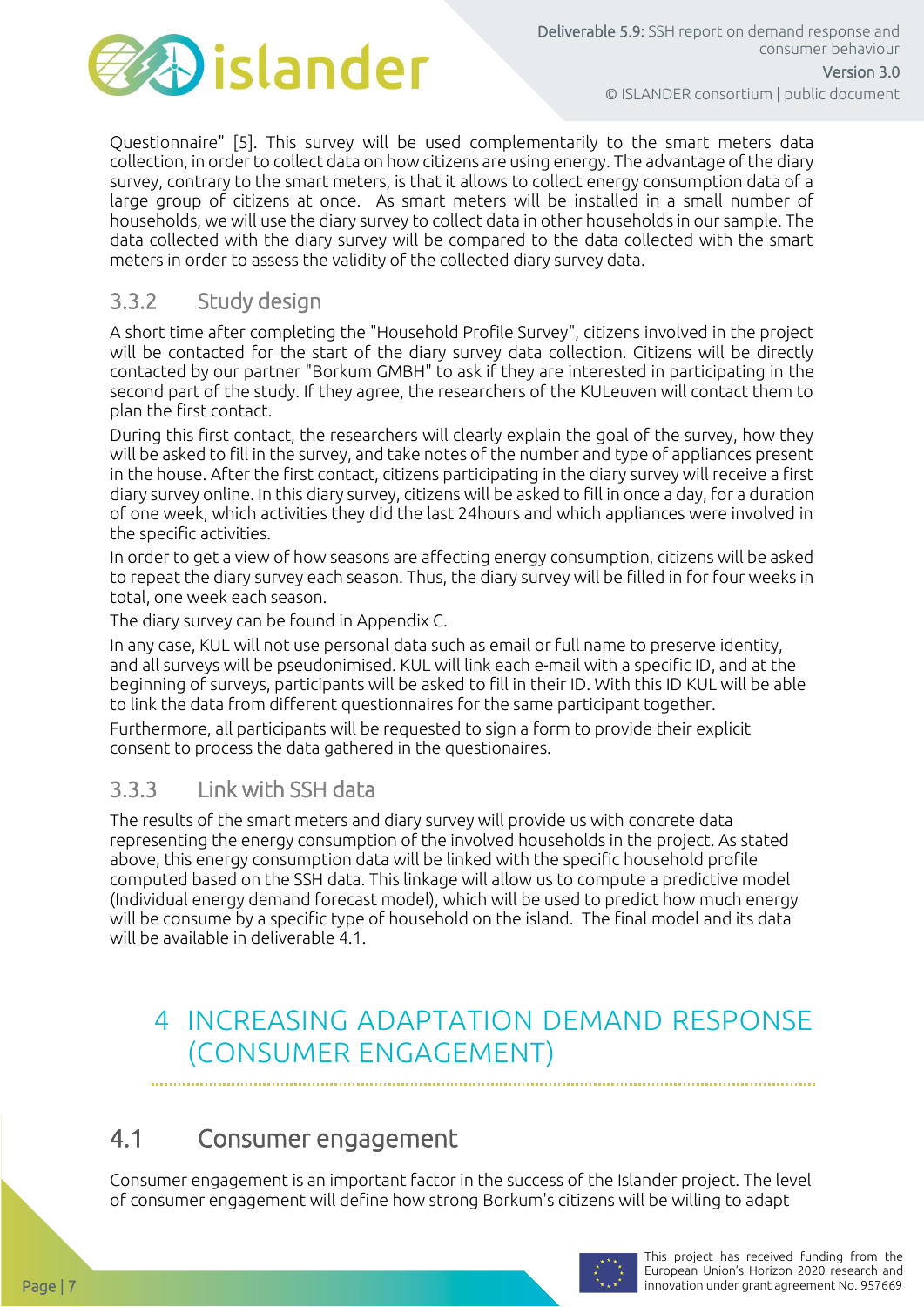

their current energy consumption accordingto the production of green energy of the island. Different partners (KULeuven, EMEC, DAFNI, and REAK) will be involved in engaging citizens in the project. In this deliverable, we will discuss in detail what KULeuven can provide to the project.

### 4.2 Consumer engagement in Borkum

As stated in the introduction, we will keep track of Borkum's citizens' energy consumption behavior for a long-term duration (+- 1 year), which will allow us to gain insights on how citizens are adapting their energy consumption behavior during the project and to conclude if they were able to adapt fully to the production of the island or not.

The first time participants fill-in the dairy survey will be used as a baseline of their daily energy consumption. By comaring that baseline with the other answers to the dairy survey (which will be filled in on a period of 1 year), we will be able to investigate changes in their energy consumption behaviour. If the comparison indicates no or too small changes in energy consumption, we will implement interventions that will stimulate the participants to adapt their energy consumption better to the production of the island.

### 4.3 Increasing consumer engagement

If we note any problems with adapting energy consumption to the green energy production of the island, we will make use of existing literature to find a fast action to promote energy consumption adaptations, and if necessary, we will develop a concrete action to stimulate even further citizens' behavioral changes.

### 4.3.1 Literature Review

At this moment, we conducted a literature review that allowed us to select already proven engagement actions. The result of the literature review can be found in the table below. The table presents the following information:

- Authors: name of the authors of the scientific paper
- Year: year of publication
- Independent variable: factor and/of intervention used to stimulate engagement in pro-environmental behavior
- Dependent variable: the type of pro-environmental behavior measured
- Moderators: process behind the relation independent variable dependent variable, if applicable
- Results: findings of the research paper
- Malleability of the factor: the ease with which we could implement the factor (e.g. intrinsic factors of individuals are very difficult to change)

| <b>Authors</b>                                                                              | Year | Independent<br>variable   | <b>Dependent</b><br>variable                | Moderator(s)       | <b>Results</b>                                                                                                                                                                                                                                                            | Malleability<br>of the factor |
|---------------------------------------------------------------------------------------------|------|---------------------------|---------------------------------------------|--------------------|---------------------------------------------------------------------------------------------------------------------------------------------------------------------------------------------------------------------------------------------------------------------------|-------------------------------|
| Hatty, Smith,<br>Goodwin, &<br>Mayondo                                                      | 2020 | Connection with<br>nature | Range of pro-<br>environmental<br>behaviors |                    | Positive relation between connection<br>with nature (CN) and environmental<br>and altruistic values, time spent in<br>nature and range of pro-<br>environmental behaviors                                                                                                 | Low                           |
| Meleady,<br>Abrams, Van de<br>Vyver,<br>Hopthrow,<br>Mahmood.<br>Player, Lamont,<br>& Leite | 2017 | Instructive<br>message    | Turning down car<br>engine                  | Private self-focus | A surveillance condition (watching<br>eyes) are not effective in stimulating<br>individuals to turn down their car<br>engine at a stop. However,<br>evocating the private self-focus of<br>individuals is effective in stimulating<br>them to turn down their car engine. | High                          |
| Meyer                                                                                       | 2015 | Education                 | 8 pro-<br>environmental<br>behaviors        |                    | Education increases a range of pro-<br>environmental behavior (e.g.<br>separate waste, reduce energy                                                                                                                                                                      | High                          |

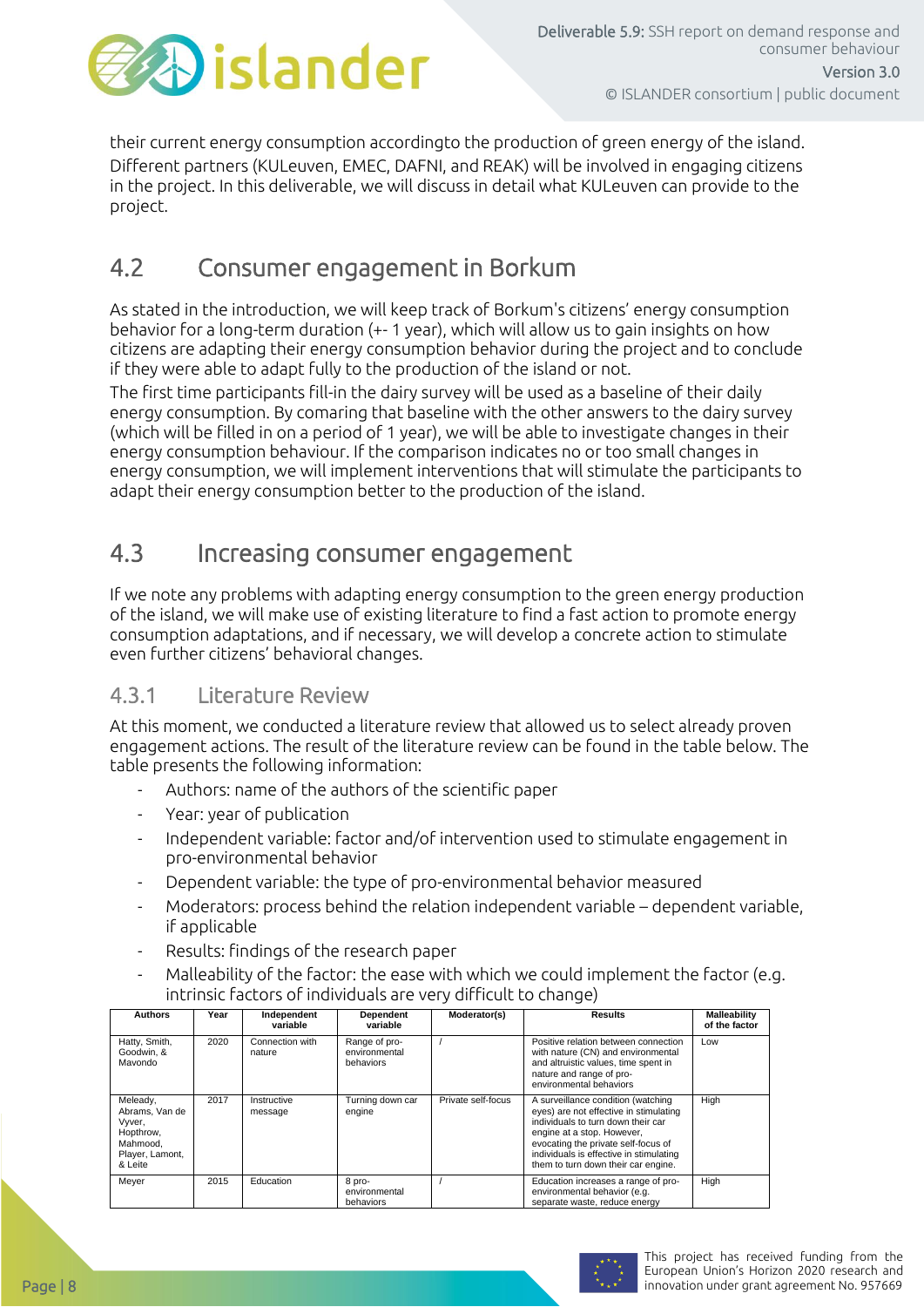

### Version 3.0

© ISLANDER consortium | public document

|                                                                                   |               |                                                                                                         |                                                                                                                           |                                    | consumption) because it causes<br>individuals to be more concerned<br>with social welfare                                                                                                                                                                                                                                                                                                                                                                                                                                           |             |
|-----------------------------------------------------------------------------------|---------------|---------------------------------------------------------------------------------------------------------|---------------------------------------------------------------------------------------------------------------------------|------------------------------------|-------------------------------------------------------------------------------------------------------------------------------------------------------------------------------------------------------------------------------------------------------------------------------------------------------------------------------------------------------------------------------------------------------------------------------------------------------------------------------------------------------------------------------------|-------------|
| Remmery &<br>Van Gysel<br>(Master Thesis)                                         | 2018-<br>2019 | Knowledge                                                                                               | Palm oil<br>consumption                                                                                                   | Consequence vs<br>action knowledge | Consequence knowledge (and not<br>action knowledge) increases<br>willingness in PECB                                                                                                                                                                                                                                                                                                                                                                                                                                                | High        |
| Duarte &<br>Wyverkens<br>(Master Thesis)                                          | 2018-<br>2019 | Advertisement                                                                                           | Use of reusable<br>cups                                                                                                   | Humor                              | More use of reusable cups in library<br>with humorous flver than in library<br>without. BUT: no difference in<br>conditions if you take baseline into<br>account                                                                                                                                                                                                                                                                                                                                                                    | High        |
| Kadic-Maglajlic,<br>Arslanagic-<br>Kalajdzic,<br>Micevski,<br>Dlacic,<br>& Zabkar | 2019          | Pro-environmental<br>& pro-social<br>consumer<br>engagement                                             | Pro-environmental<br>& pro-social<br>behavior                                                                             | Emotional<br>intelligence          | pro-environmental engagement and<br>pro-social engagement are<br>significant predictors of young adults'<br>pro-environmental and pro-social<br>consumption behavior. Emotional<br>intelligence, which allows to be more<br>aware of societal issues and<br>problems and to be more aware of<br>the positive consequences of their<br>participation, boosts the effect of<br>engagement on pro-environmental<br>and pro-social consumption<br>behavior,<br>and it has a significant direct effect<br>on pro-environmental behavior. | Low         |
| Lee, Sung, Wu,<br>Ho, & Chiou                                                     | 2020          | Episodic Future<br>Thinking                                                                             | Pro-environmental<br>behaviors (air-<br>conditioning use<br>reduction,<br>vegetarian food<br>choice, cleaning<br>beaches) | Climate<br>Perception<br>change    | Episodic Future Thinking leads to<br>more pro-environmental behaviors<br>because it makes events more<br>concrete and decreases<br>psychological distance.                                                                                                                                                                                                                                                                                                                                                                          | High        |
| Tagkaloglou &<br>Kasser                                                           | 2018          | Motivational<br>Interviewing                                                                            | pursuing<br>collaborative<br>activist pro-<br>environmental<br>goals                                                      | $\prime$                           | Motivational interviewing (= person-<br>centered interview, used to elicit<br>patient motivation to change a<br>specific negative behavior. MI<br>engages clients, elicits change talk<br>and evokes patient motivation to<br>make positive changes) works very<br>good on individuals already engaged<br>in pro-environmental behavior, if<br>they are not already engaged in pro-<br>environmental behavior then a<br>directive (= interview in which we try<br>to convince individuals) interview will<br>be more effective      | High        |
| Jain, Gulbinas,<br>Taylor, Culligan                                               | 2013          | eco-feedback                                                                                            | energy<br>consumption                                                                                                     |                                    | social influence plays a role in<br>energy consumption + Normative<br>eco-feedback leads to more energy<br>savings                                                                                                                                                                                                                                                                                                                                                                                                                  | High        |
| James &<br>Ambrose                                                                | 2017          | Behavioral change<br>(education) &<br>retrofit (targeting<br>the building where<br>individuals live in) | Energy<br>consumption                                                                                                     | 1                                  | Results of retrofit OR retrofit +<br>behavioral change are the most<br>effective. Behavioral change on his<br>own has not more effect than control<br>condition                                                                                                                                                                                                                                                                                                                                                                     | High        |
| Romanach,<br>Hall, & Cook                                                         | 2013          | Social network,<br>financial incentive.<br>media.<br>environmental<br>motivation                        | Recruiting and<br>retaining low-<br>income individuals<br>in behavioral<br>program change                                 | $\prime$                           | Recruitment of participants for<br>energy behavior change programs<br>through social networks of the<br>participant was most effective to<br>recruit and retain participants.<br>Outside of social network then<br>financial incentive was most<br>effective but then lower retention<br>Promotion of the program was<br>important. Even more effective when<br>promotion was done within the social<br>network<br>Use of media was ineffective<br>Potential financial gain was main<br>driver for participation                    | High        |
| Wu.<br>DiGiacomo, &<br>Kingstone                                                  | 2013          | Sustainable<br>building                                                                                 | Food disposal                                                                                                             |                                    | People are more likely to engage in<br>pro-environmental behavior in a<br>building that is designed according<br>to it compared to a "normal" building                                                                                                                                                                                                                                                                                                                                                                              | <b>High</b> |
| Dietz, Stern, &<br>Weber                                                          | 2013          |                                                                                                         | Energy<br>consumption                                                                                                     |                                    | Review on factors that could make<br>an intervention for reducing energy<br>consumption successful<br>Economic view is<br>wrong. Not only<br>financial aspect is<br>important when<br>designing an<br>intervention (~energy<br>efficiency gap)<br>Important to consider<br>social & psychological<br>factors<br>By examining<br>plasticity, number of<br>eligible households,<br>and technical potential<br>we can try to derive the<br>success of an<br>intervention                                                               | High        |

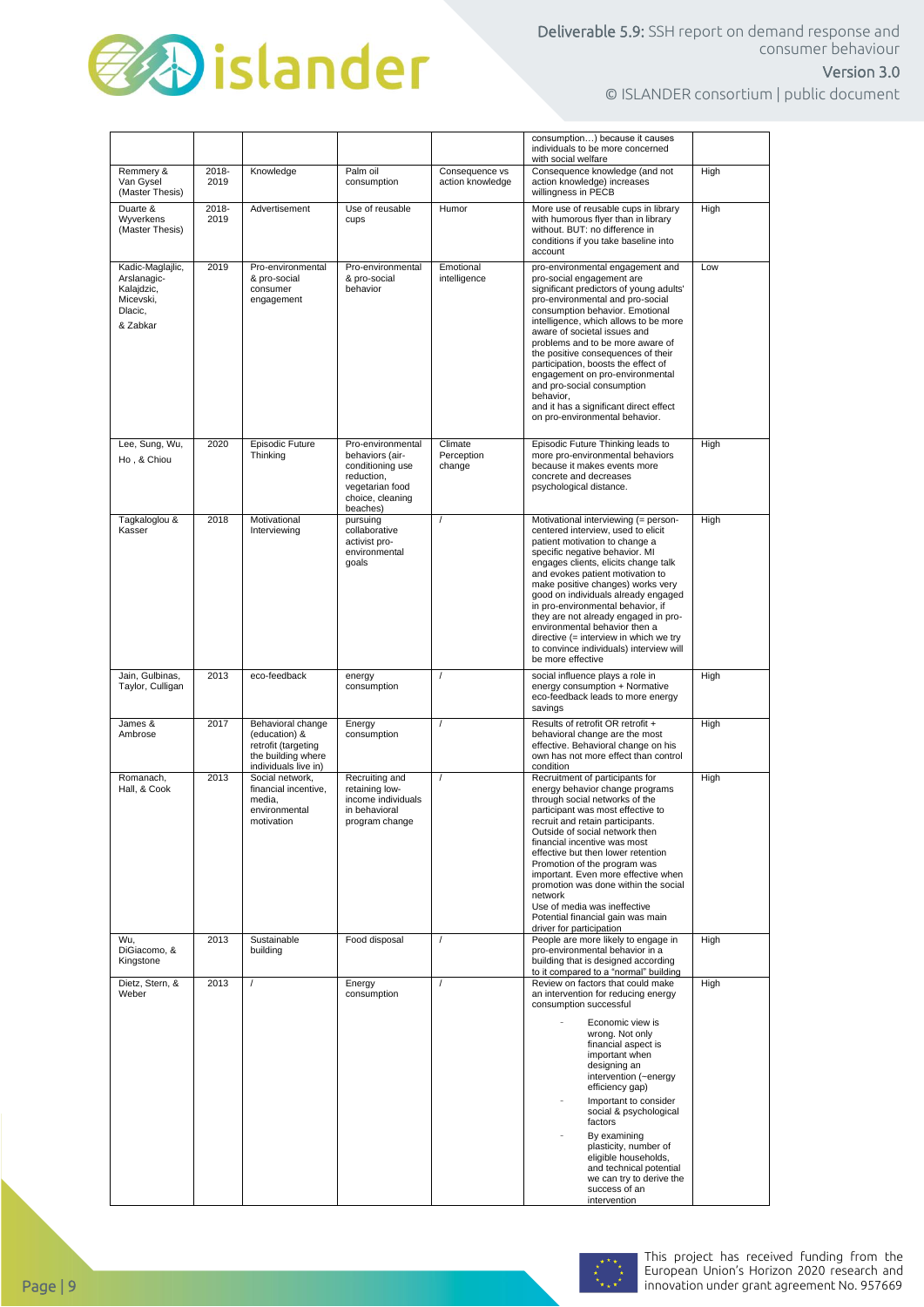

© ISLANDER consortium | public document

Version 3.0

|                                             |      |                                            |                       |                          | Most effective<br>intervention has 5<br>factors<br><b>Financial incentives</b><br>$\circ$<br>Smartly communicated<br>$\circ$<br>(social influences can<br>be useful)<br>Information must be<br>$\circ$<br>accurate and from<br>credible sources<br>Simple processes are<br>$\circ$<br>more likely to be<br>adopted<br>Quality assurance is<br>$\circ$<br>essential |      |
|---------------------------------------------|------|--------------------------------------------|-----------------------|--------------------------|--------------------------------------------------------------------------------------------------------------------------------------------------------------------------------------------------------------------------------------------------------------------------------------------------------------------------------------------------------------------|------|
| Burchell, Rettie.<br>& Roberts              | 2016 | feedback on in-<br>home displays<br>(IHDs) | Energy<br>consumption | $\prime$                 | Findings support idea that providing<br>feedback on energy consumption<br>(and compared to neighbors) can<br>positively affect energy consumption<br>within household<br>BUT: long-term involvement<br>is difficult to achieve<br>Can be resolved (here:<br>community feeling &<br>weekly mail with<br>advice, tips, reminders)                                    | High |
| Jessoe &<br>Rapson                          | 2014 | Information &<br>feedback                  | Energy<br>consumption | Learning<br>facilitation | Information on price events<br>combined with in-home displays<br>reduced energy consumption by<br>between 8 to 22%.<br>Survey evidence suggest that<br>information facilitates learning                                                                                                                                                                            | High |
| Houde, Todd,<br>Sudarshan,<br>Flora & Armep | 2013 | Real-time<br>feedback                      | Energy<br>consumption | $\prime$                 | Access to the real-time feedback<br>lead to an average reduction of 5.7%<br>of household electricity consumption<br>and significant reduction persist for<br>up to 4 weeks. There were largest<br>reductions observed initially at all<br>times of the day. However, as time<br>passes, morning and evening<br>intervals show larger reductions                    | High |
| Asensio &<br>Delmas                         | 2016 | Information<br>messages                    | Energy<br>consumption | $\overline{I}$           | Health based frame of information<br>was found to induce persistent<br>energy savings behavior by 8-10%<br>over 100 days.<br>However, more traditional cost<br>saving frames was not that very<br>effective                                                                                                                                                        | High |
| Delmas &<br>Lessem                          | 2014 | Private versus<br>public information       | Energy<br>consumption | $\overline{I}$           | Results show that, while private (for<br>consumer only) information alone<br>was not effective, public (open to<br>everyone) information combined with<br>private information motivated a 20%<br>reduction in electricity consumption<br>achieved through lower use of<br>heating and cooling                                                                      | High |

### 4.3.2 Concrete proposition

Based on the studies of Meyer (2015) and Lee, Sung, Wu, Ho , and Chiou (2020) [see above], the researchers of the KULeuven are currently developing a physical document (e.g. flyer) that could be implemented on the island to stimulate citizens' engagement in the project. Concretely, the document will contain information about energy consumption and its consequences for the environment with a focus on the short-term consequences and its influence on the future daily life of individuals.

The efficacity of this document in increasing individuals' willingness to adapt their energy consumption and to invest in renewable energy sources will be investigated by means of an online study implemented on the platform Qualtrics.

If the efficacity of the developed document is proven to be high, the document will be translated and adapted to the island's citizens and used to stimulate the citizens of Borkum to engage in the Islander project and to adapt their current energy behaviour to be in line with the green energy production of the island.

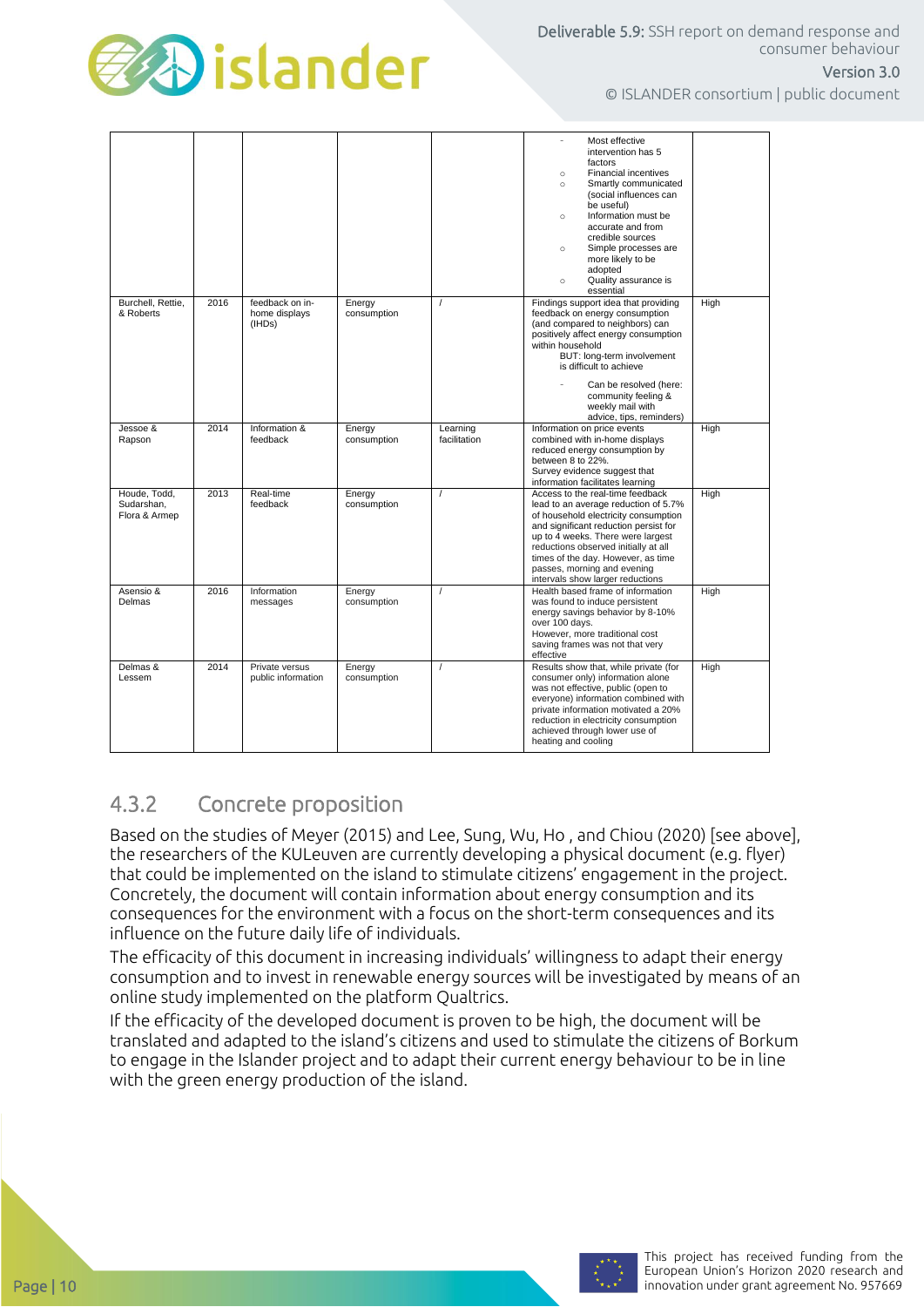

# 5 GENERAL CONCLUSIONS

SSH data on demand response and consumer behaviour on the island will be broadly investigated by the researchers of the KULeuven and the involved partners.

In a first step, we will collect data allowing us to define a specific profile for each citizen involved in the data collection. Those profiles and their characteristics will be applied to the rest of Borkum's citizens. This will provide us with an overview of all the different kind of citizens living on the island. In a second stop, we will collect data on how citizens are consuming energy. Those data will be linked to their specific profile, allowing us to predict the energy consumption of each type of citizen on the island. The collection of energy consumption data will last for about 1 year, allowing us to follow-up changes and adaptions in energy consumption behaviour on the island.

Based on the results of the collection of energy consumption behaviour data, we will be able to asses if Borkum's citizens were enough engaged in the project to adapt their consumption behaviour to the green energy production of the island. If they were not able to adapt their energy consumption behaviour accordingly, we will make use of the document developed by the researchers of the KULeuven to stimulate their engagement and foster their willingness to adapt their energy consumption.

### 6 REFERENCES

[1] <https://www.eia.gov/consumption/residential/>

[2] <https://www.statcan.gc.ca/eng/survey/business/5034>

[3] Martins, João F., et al. "Smart meters and advanced metering infrastructure." *Pathways to a Smarter Power System*. Academic Press, 2019. 89-114.

[4] Bourdeau, Mathieu, et al. "Modeling and forecasting building energy consumption: A review of data-driven techniques." *Sustainable Cities and Society* 48 (2019): 101533.

[5[\] https://www.bls.gov/tus/](https://www.bls.gov/tus/)

# 7 APPENDICES

# 7.1 APPENDIX A – HOUSEHOLD PROFILE SURVEY

#### **Household Characteristics**

What is your sex?

- 1 Female
	- 2 Male 3 I prefer not to answer

What is your age?

\_\_\_\_\_ years old

Which best describes your current employment status?

- 1 Employed full-time
- 2 Employed part-time 3 Retired
- 4 Not employed

What is the highest degree or level of school you have completed? 1 Less than high school diploma

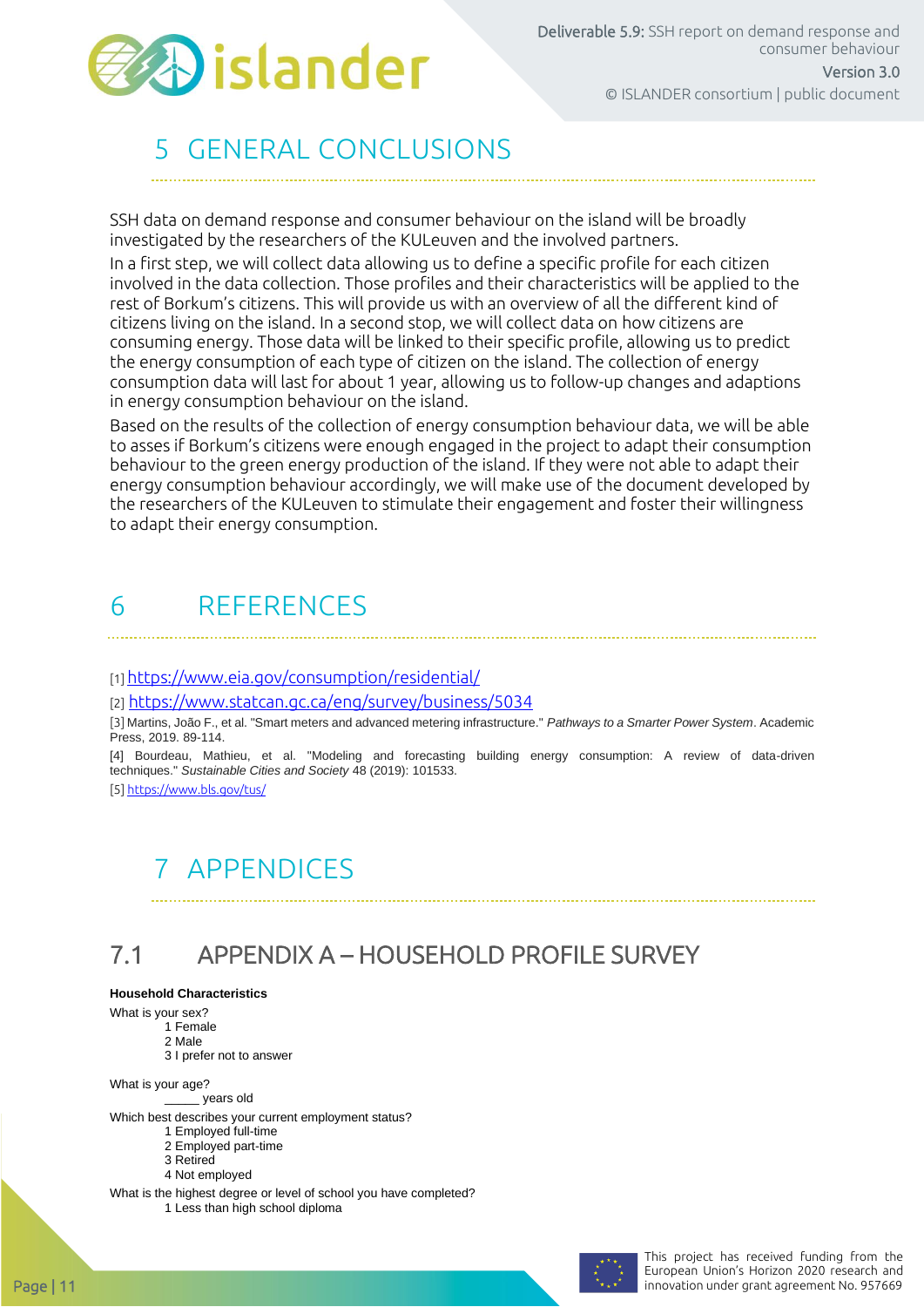

2 High school diploma

3 Bachelor's degree

4 Master's, or Doctoral degree

#### Including yourself, how many people live in this home? Do not include anyone who is just visiting, those away in the military, or children who are away at college. \_\_\_\_\_ household members

Are you currently living with a husband (wife) or partner?

- 1. Yes
- 2. No
- 3. Refuse

How many members of your household are in the following age categories?

- 0 to 17 years old \_\_\_\_\_ household members<br>18 to 64 years old \_\_\_\_ household members
- 18 to 64 years old \_\_\_\_\_ household members<br>65 years or older \_\_\_\_\_ household members
- household members

How many weekdays is someone at home most or all of the day?

0 None 1 1 day

- 2 2 days
- 3 3 days
- 4 4 days
- 5 5 days

Including all income sources, which category best describes the total combined income of all household members for the last year, before taxes and deductions?

- $1 < 10.000€$
- 2 10.000€ 15.000€ 3 15.000€ - 20.000€ 4 20.000€ - 25.000€ 5 25.000€ - 50.000€  $6 > 50.000 \in$

Who manages the household budget?

- 1 Me
- 2 My partner
- 3 Both
- 4 Someone Else

Who pays the bills?

- 1 Me
- 2 My partner
- 3 Both 4 Someone Else

Who makes decisions regarding purchase of electronic products (e.g. TV)?

- 1 Me
- 2 My partner
- 3 Both
- 4 Someone Else

Who makes decisions regarding purchase of financial products?

- 1 Me
- 2 My partner
- 3 Both
- 4 Someone Else

Who makes decisions regarding purchase of energy products (e.g. energy bills, heating sources…)?

- 1 Me
- 2 My partner
- 3 Both
- 4 Someone Else

#### **Your home**

Which best describes your home?

- 1 Mobile home
	- 2 Single-family house detached from any other house
- 3 Single-family house attached to one or more other houses (for example: duplex, row house, or townhome)
- 4 Apartment in a building with 2 to 4 units
- 5 Apartment in a building with 5 or more units

Is any part of your basement finished? For this survey, a "finished" basement has finishing materials on the floor, ceiling, and walls.

1 Yes

0 No

An attic is a space just below the roof of your home where a person can stand up. Does your home have an attic?

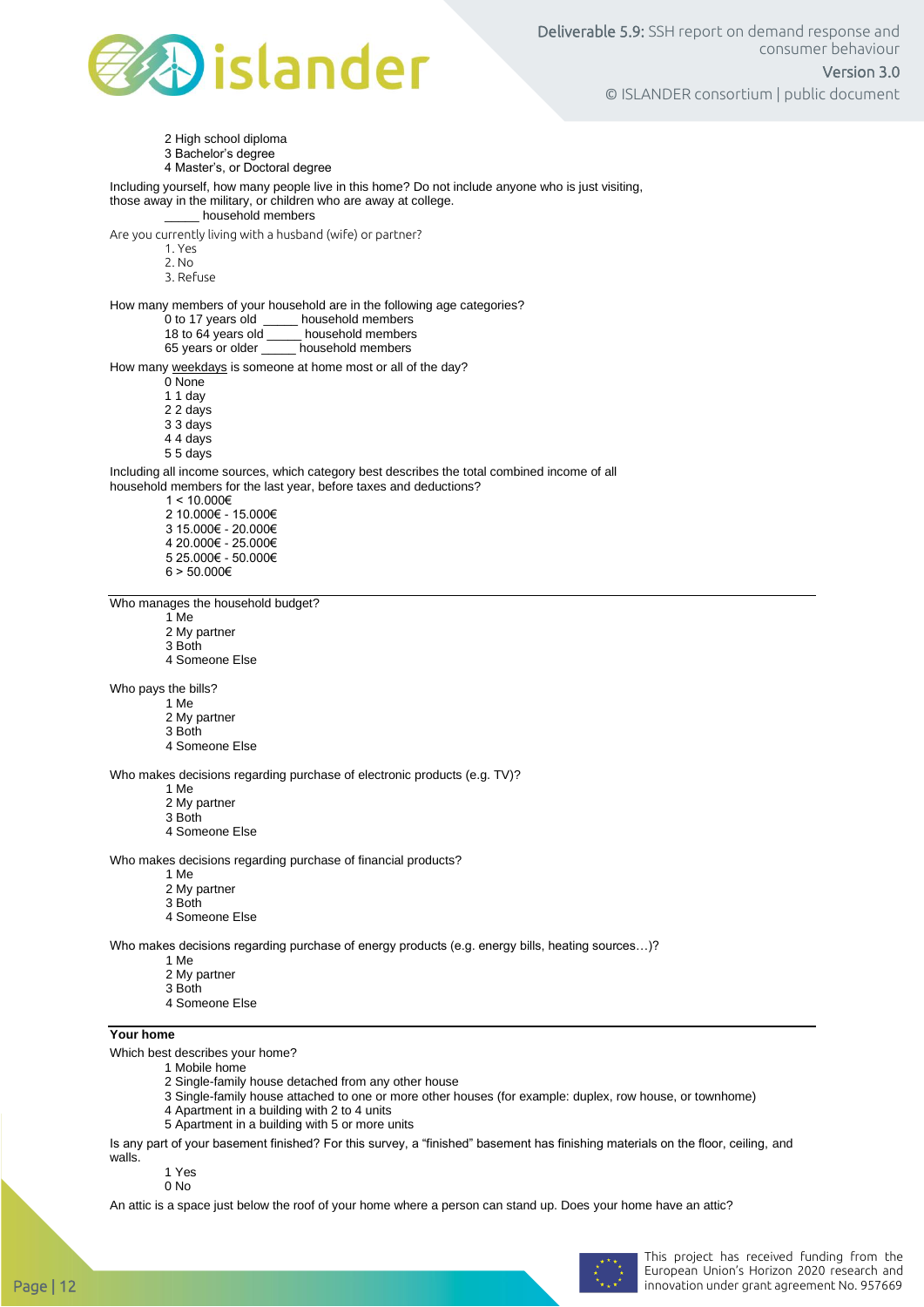

1 Yes

0 No

Is any part of your attic finished? For this survey, a "finished" attic has finishing materials on the floor, ceiling, and walls. [If attic is yes]

1 Yes

0 No

Not including basements or attics, how many stories does your home have?

- 1 One story
- 2 Two stories
- 3 Three stories
- 4 Four or more stories
- 5 Split-level
- Does your home have an attached garage?

1 Yes

0 No

Is your home…

- 1 Owned by you or someone in your household?
- 2 Rented? 3 Occupied without payment of rent?
- Do you pay for utilities as a part of your rent? [IF rented]
	- 1 Yes

0 No

Although you do not know the exact year your home was built, it is helpful to have an estimate. About when was your home

built?

For how long do you live in this house/apartment?

- 1 Less than 1 year
- $21 5$  years
- 3 More than 5 years

Was your home vacant for one or more months between January 2021 and now?

1 Yes 0 No

What is the surface (in m2) of your home?

\_\_\_\_\_ square meter (m2)

How many of the following types of rooms are in your home? *If none, please enter "0."*

Number of bedrooms

Number of full bathrooms (A full bathroom includes a sink with running water, a toilet,

and a bath or shower.)

\_\_\_\_\_ Number of half bathrooms (A half bathroom includes a sink with running water and either a toilet, a bath, or a shower.)

\_\_\_\_\_ Number of other rooms (Include kitchens, laundry rooms, living or family rooms, home

offices, etc. Do not include hallways, closets, or rooms you already counted above.)

Most ceilings are about 2.50 meter high which is about 50 cm higher than a standard door. Are any of the ceilings in your home higher than 2.50 meter?

1 Yes 0 No

About how many windows does your home have?

- 1 1 or 2 windows
- 2 3 to 5 windows
- 3 6 to 9 windows
- 4 10 to 15 windows
- 5 16 to 19 windows
- 6 20 to 29 windows
- 7 30 or more windows

Not counting storm windows, which best describes the glass in most of the windows in your home?

1 Single-pane glass 2 Double-pane glass

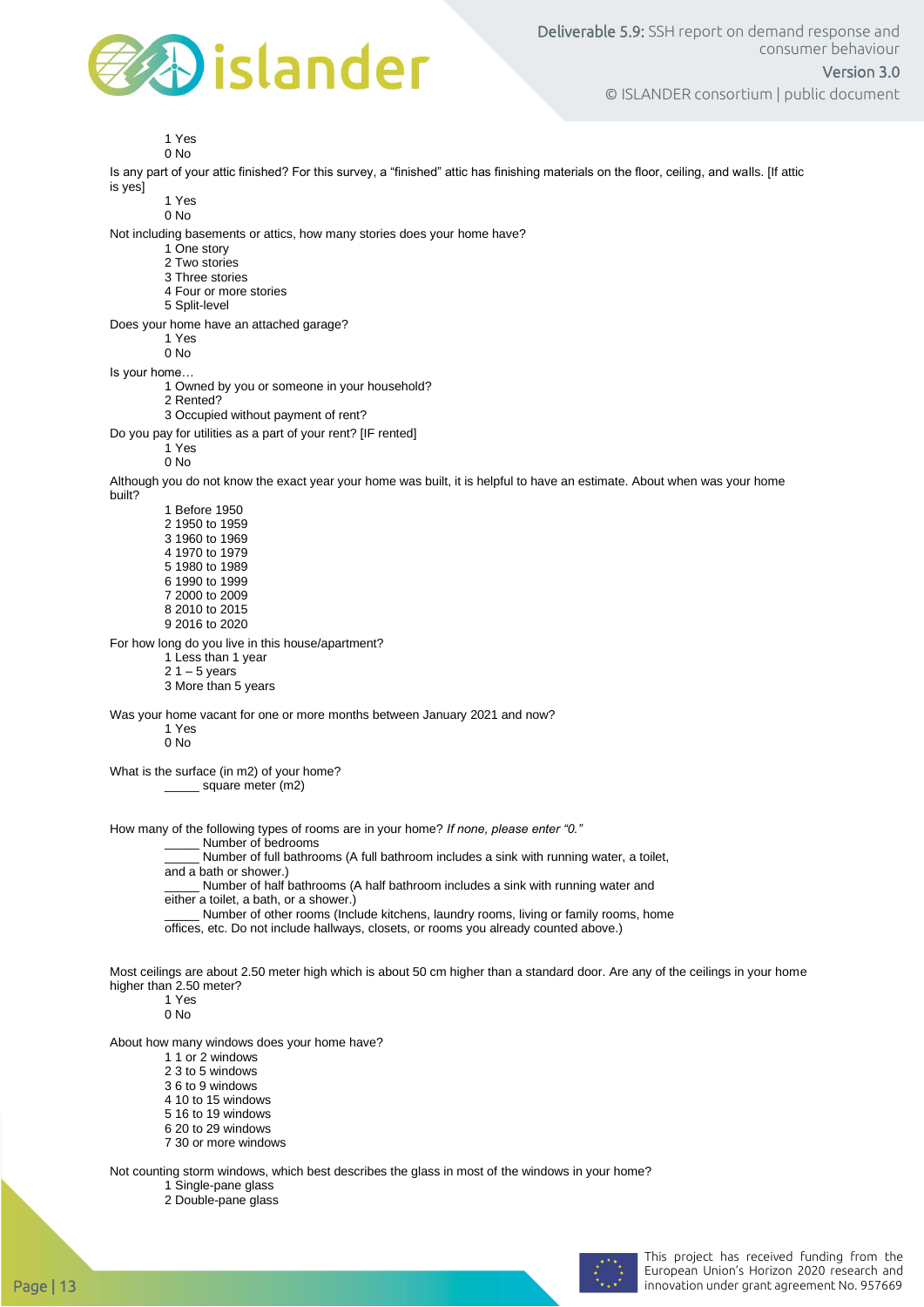

3 Triple-pane glass What is the orientation of your house/appartement? 1 North 2 South 3 East 4 West 5 North-East 6 North-West 7 South-East 8 South-West Do any large trees or buildings shade your home from the afternoon sun? 1 Yes 0 No Is your house built such that the sun can heat it ups? 1 Yes 0 No Which of the following best describes the insulation level of your home? 1 Well insulated 2 Adequately insulated 3 Poorly insulated 4 Not insulated How often do you or other members of your household find your home too drafty? 1 All the time 2 Most of the time 3 Some of the time 4 Never Does your home have its own swimming pool? 1 Yes 0 No In the last year, how many months was your swimming pool in use? [IF swimming pool is yes] \_\_\_\_\_ months Does your swimming pool have a variable-speed pump, which uses less energy by adjusting the motor speed? [IF swimming pool is yes] 1 Yes 0 No What fuel is used to heat the water in your swimming pool? [IF swimming pool is yes] 0 None, my swimming pool is not heated 1 Electricity 2 Natural gas from underground pipes 3 Propane (bottled gas) 4 Fuel oil 5 Other Does your home have its own hot tub, spa, or Jacuzzi, other than a bathtub? 1 Yes 0 No In the last year, how many months was your hot tub, spa, or Jacuzzi in use? [IF jacuzzi is yes] \_\_\_\_\_ months What fuel is used to heat the water in your hot tub, spa, or Jacuzzi? [IF jacuzzi is yes] 1 Electricity 2 Natural gas from underground pipes 3 Propane (bottled gas) 4 Fuel oil 5 Other ([WEB: specify below / PAPER: please specify]) [FUELTUB\_OTH] What is your electricity/gas tariff? 1 on-peak

- 2 off-peak
- 3 I don't know

#### **Appliances**

Do you use "home automation", such that you can let appliances run without someone being at home? 1 Yes

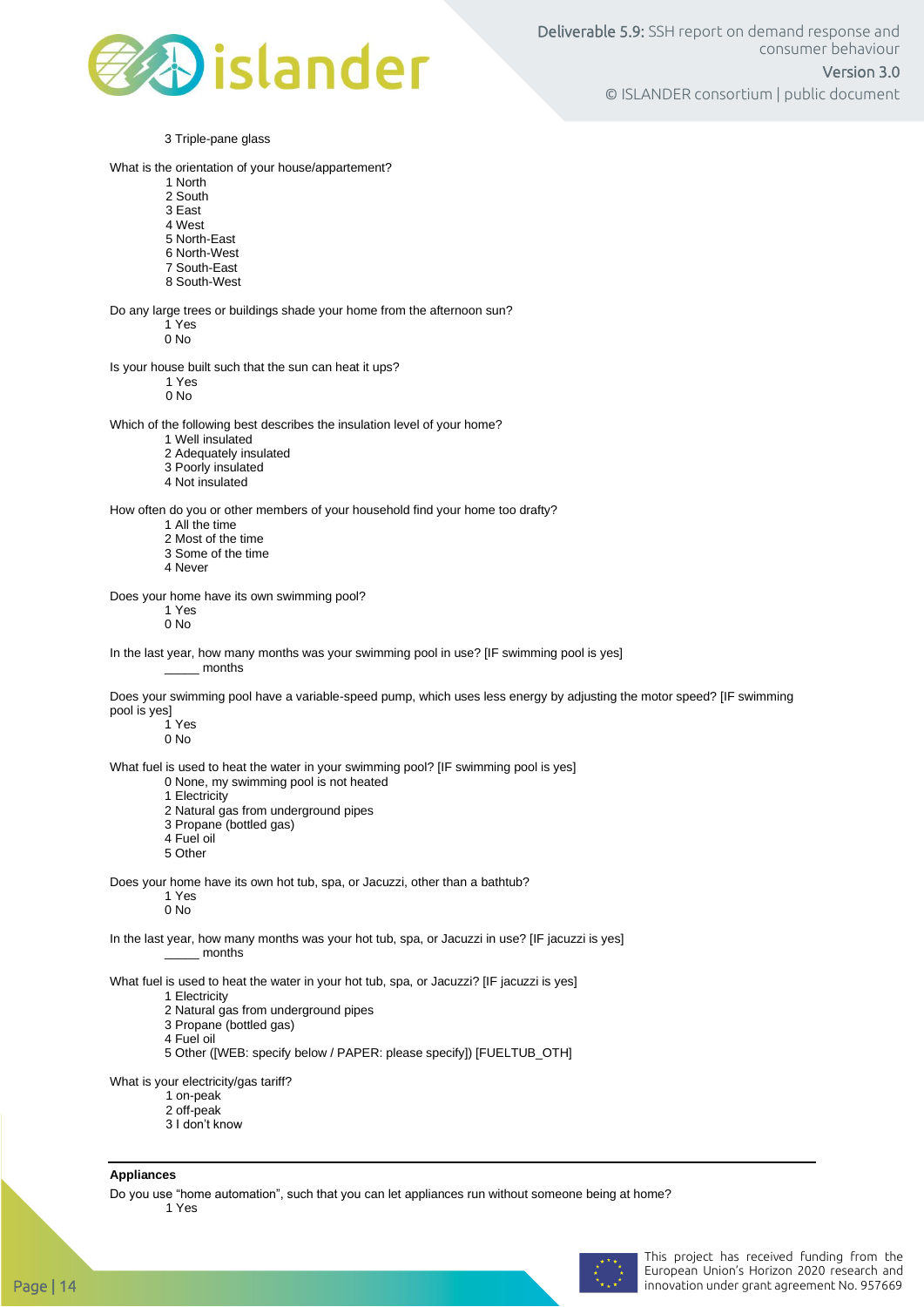

0 No

Please, indicate which electric appliance you have in your home Living room

| Appliance                                                                           | Number (0, 1, 2,<br>etc) | How many times<br>per week | At what time of<br>the day? (morning,<br>afternoon,<br>evening, night) | Energy label or<br>power of the<br>appliances | Can the<br>appliance be<br>controlled<br>(can you<br>program it<br>when you<br>want?) |
|-------------------------------------------------------------------------------------|--------------------------|----------------------------|------------------------------------------------------------------------|-----------------------------------------------|---------------------------------------------------------------------------------------|
| Small appliances<br>(robot, toaster, rice<br>cooker, coffee<br>machine, mixer, etc) |                          |                            |                                                                        |                                               |                                                                                       |
| Electric oven                                                                       |                          |                            |                                                                        |                                               |                                                                                       |
| Electric hob                                                                        |                          |                            |                                                                        |                                               |                                                                                       |
| Kitchen hood                                                                        |                          |                            |                                                                        |                                               |                                                                                       |
| Microwave                                                                           |                          |                            |                                                                        |                                               |                                                                                       |
| Freezer                                                                             |                          |                            |                                                                        |                                               |                                                                                       |
| Fridge                                                                              |                          |                            |                                                                        |                                               |                                                                                       |
| Dishwasher                                                                          |                          |                            |                                                                        |                                               | Yes/No                                                                                |
| Kettle                                                                              |                          |                            |                                                                        |                                               |                                                                                       |

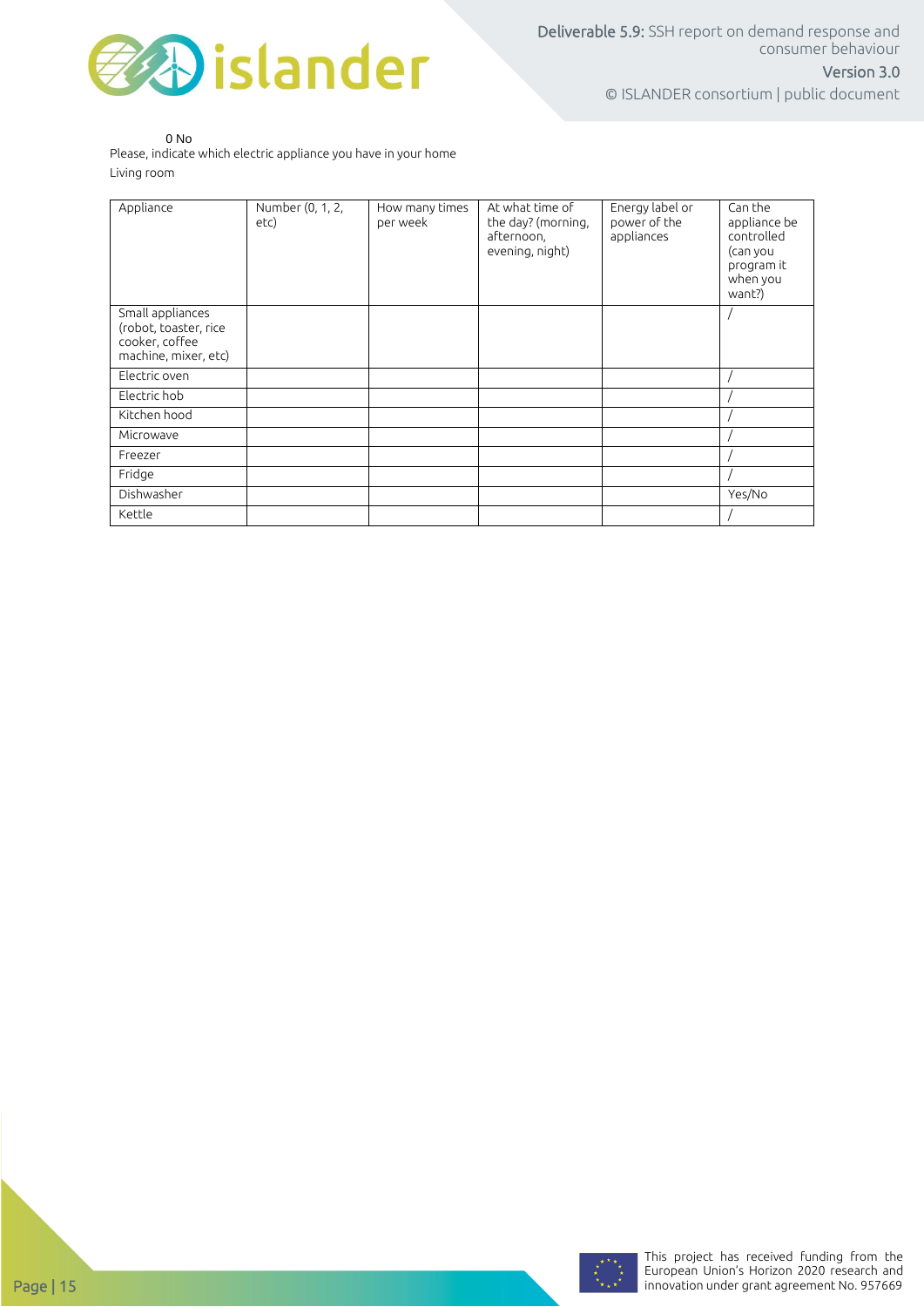

© ISLANDER consortium | public document

| Appliance  | Number (0, 1, 2, etc) | How many days per<br>week | At what time of the<br>day? | Energy label or<br>power of the<br>appliance |
|------------|-----------------------|---------------------------|-----------------------------|----------------------------------------------|
| <b>TV</b>  |                       |                           |                             |                                              |
| Tablet     |                       |                           |                             |                                              |
| HIFI chain |                       |                           |                             |                                              |

Cleaning devices

| Appliance       | Number (0, 1, 2,<br>etc) | How many days<br>per week | At what time of<br>the day? | Energy label or<br>power of the<br>appliance | Can the<br>appliance be<br>controlled<br>(can you<br>program it<br>when you<br>want?) |
|-----------------|--------------------------|---------------------------|-----------------------------|----------------------------------------------|---------------------------------------------------------------------------------------|
| Dryer           |                          |                           |                             |                                              | Yes/No                                                                                |
| Iron            |                          |                           |                             |                                              |                                                                                       |
| Vacuum cleaner  |                          |                           |                             |                                              | Yes/No                                                                                |
| Washing machine |                          |                           |                             |                                              | Yes/No                                                                                |

Desk

| Appliance              | Number (0, 1, 2, etc) | How many days per<br>week | At what time of the<br>day? | Energy label or<br>power of the<br>appliance |
|------------------------|-----------------------|---------------------------|-----------------------------|----------------------------------------------|
| Laptop/Computer/Tablet |                       |                           |                             |                                              |
| Mobile phone           |                       |                           |                             |                                              |

Others

| Appliance                   | Number (0, 1, 2,<br>etc) | How many days<br>per week | At what time of<br>the day? | Energy label or<br>power of the<br>appliance | Can the<br>appliance be<br>controlled<br>(can you<br>program it<br>when you<br>want?) |
|-----------------------------|--------------------------|---------------------------|-----------------------------|----------------------------------------------|---------------------------------------------------------------------------------------|
| Electric hot water<br>tank  |                          |                           |                             |                                              | Yes/No                                                                                |
| Towel dryer                 |                          |                           |                             |                                              |                                                                                       |
| Swimming pool               |                          |                           |                             |                                              | Yes/No                                                                                |
| Electric vehicle            |                          |                           |                             |                                              | Yes/No                                                                                |
| Heat pump                   |                          |                           |                             |                                              | Yes/No                                                                                |
| Jacuzzi                     |                          |                           |                             |                                              | Yes/No                                                                                |
| Electric bike               |                          |                           |                             |                                              | Yes/No                                                                                |
| Hair dryer                  |                          |                           |                             |                                              |                                                                                       |
| Home cinema                 |                          |                           |                             |                                              |                                                                                       |
| Electric air<br>conditioner |                          |                           |                             |                                              | Yes/No                                                                                |
| $\cdots$                    |                          |                           |                             |                                              |                                                                                       |
| $\cdots$                    |                          |                           |                             |                                              |                                                                                       |

#### **Space Heating**

Is your home heated during the winter?

- 1 Yes
- 2 No, I do not have any heating equipment
- 3 No, I have heating equipment but do not use it

Which of the following best explains why your home is not heated during the winter? [IF not heated]

- 1 I live in a warm area where heating isn't needed
- 2 I recently moved into this home and have not been here during the winter yet
- 3 My heating equipment is broken or I can't afford to heat my home

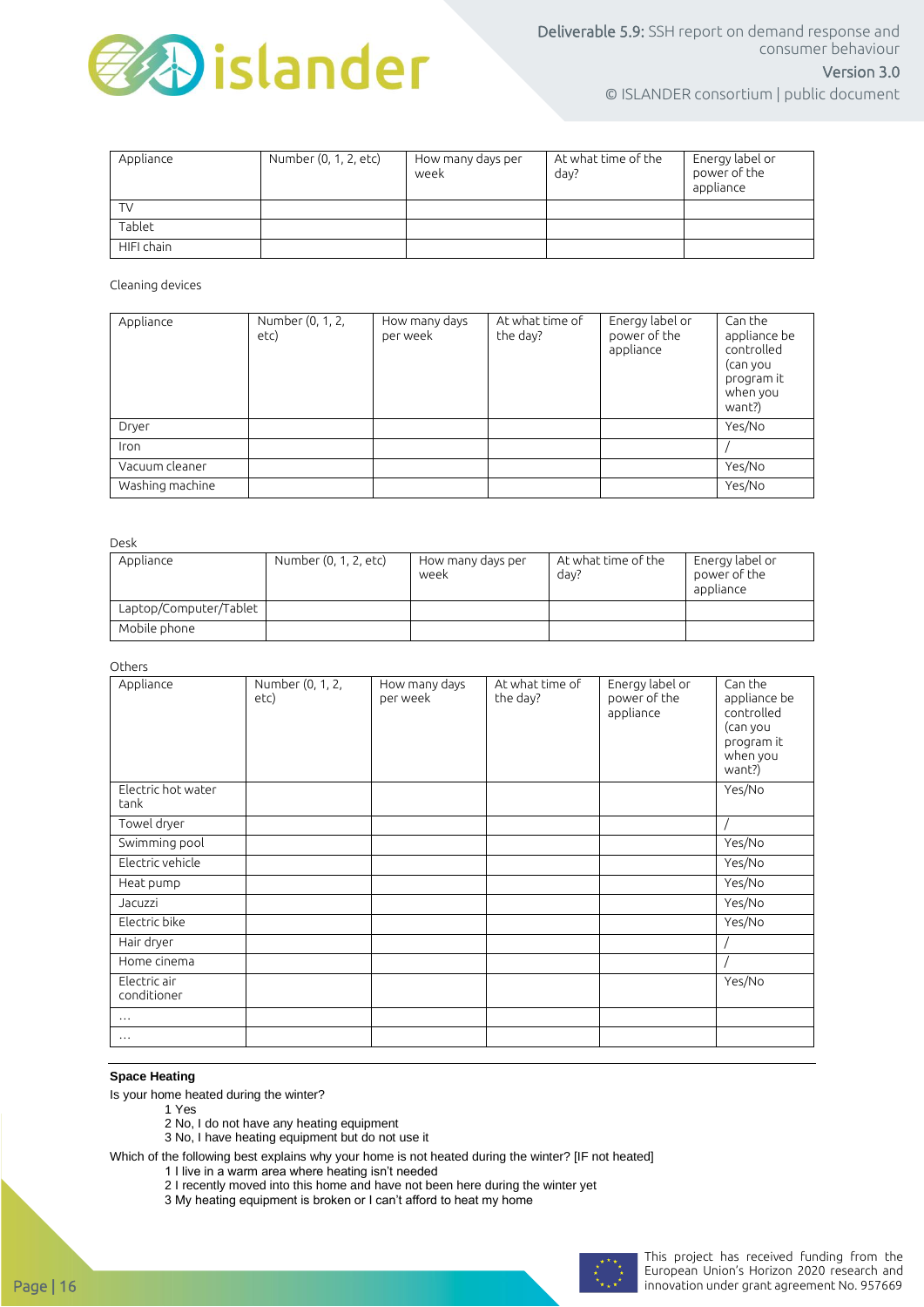

- 4 I do not live in this home during the winter
- 5 Other
- What is the main type of heating equipment used to provide heat for your home?
	- 1 Central furnace 2 Steam or hot water system with radiators or pipes
	- 3 Central heat pump
	- 4 Ductless heat pump, also known as a "mini-split"
	- 5 Built-in electric units installed in walls, ceilings, baseboards, or floors
	- 6 Built-in room heater burning gas, oil, or kerosene
	- 7 Wood or pellet stove
	- 8 Portable electric heaters
	- 9 Other

What is the fuel used by your home's main heating equipment?

- 1 Electricity
- 2 Natural gas from underground pipes
- 3 Propane (bottled gas)
- 4 Fuel oil
- 5 Wood or pellets
- 6 Other

About how old is your home's main heating equipment? Your best estimate is fine.

- 1 Less than 2 years old
- 2 2 to 4 years old
- 3 5 to 9 years old
- 4 10 to 14 years old
- 5 15 to 19 years old
- 6 20 or more years old

Does your home have a geothermal/ground source heat pump?

1 Yes 0 No

Many heat pumps have a backup or emergency heating method that can be used when it is very cold. What type of backup or emergency heating does your heat pump use? [IF heat pump]

- 1 Electric backup
- 2 Natural gas backup (dual-fuel system)
- 0 No backup

In addition to your main heating equipment, which of the following is used as a second source for heating your home? If more than one, select the type most frequently used.

- 0 No other equipment used
- 1 Portable electric heaters
- 2 Fireplace
- 3 Wood or pellet stove
- 4 Built-in electric units installed in walls, ceilings, baseboards, or floors
- 5 Ductless heat pump, also known as a "mini-split"
- 6 Other

Which of the following best describes how your household uses the secondary heating equipment during the heating season? 1 Use all or almost all of the time

- 2 Use at least once per week
- 3 Use a few times per month
- 4 Use only when it is very cold
- 5 Use only in rare situations, such as when a guest is visiting

How many portable electric heaters are used in your home? \_ portable electric heaters

How many fireplaces are used in your home? \_\_\_\_\_ fireplaces

How many ductless heat pump indoor units or "heads" are used to heat your home? \_\_\_\_\_ indoor units

Are the following spaces in your home heated?

- *Basement*
- 1 Yes 0 No
- -3 Not applicable (my home does not have this space)
- *Attic*
- 1 Yes
- 0 No
- -3 Not applicable (my home does not have this space)

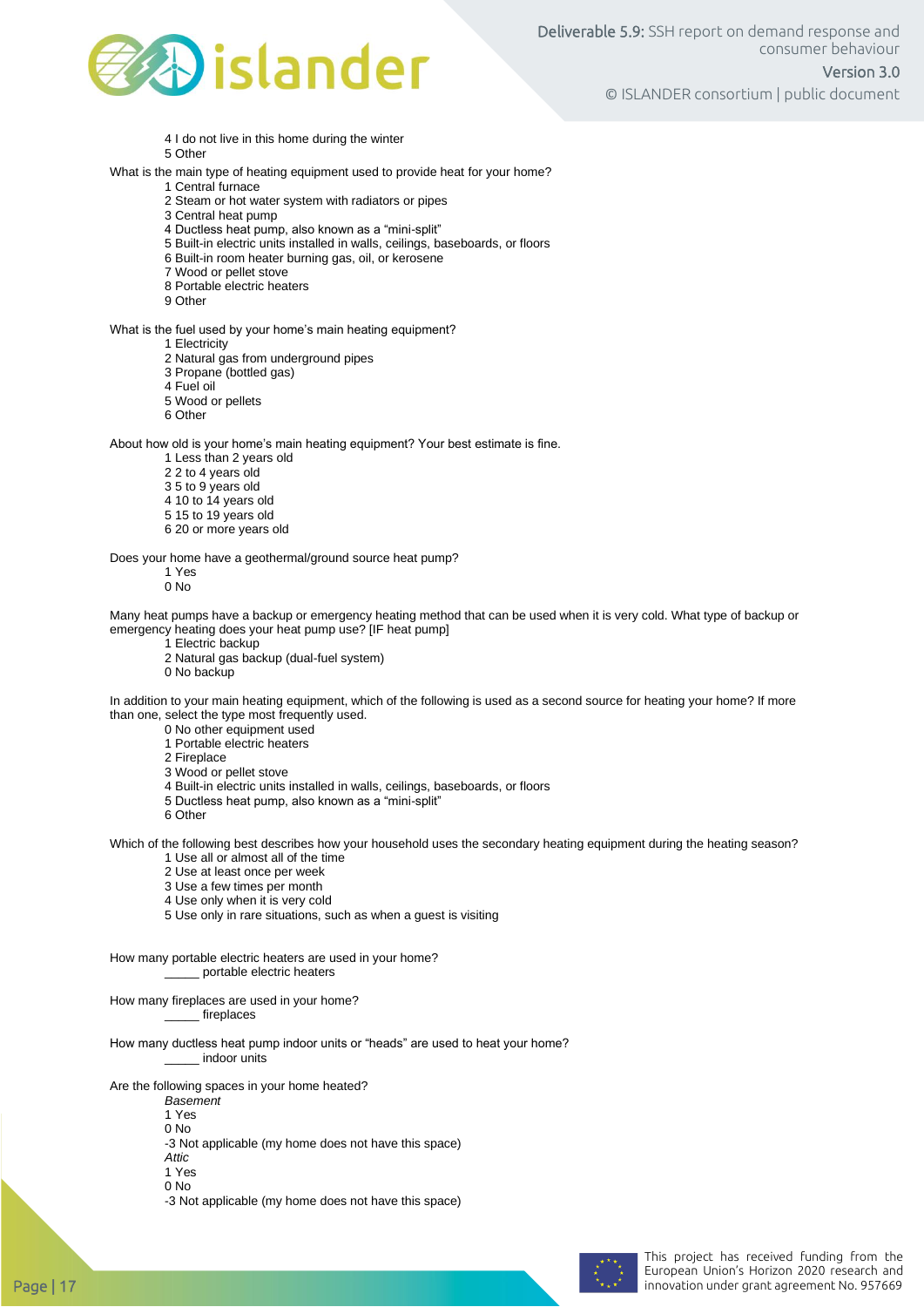

*Attached garage*  1 Yes 0 No -3 Not applicable (my home does not have this space)

Humidifiers add moisture to the air and are often used in the winter. Is a humidifier used in your home?

- 1 Yes, a portable humidifier
- 2 Yes, a whole-home humidifier
- 0 No

How many portable humidifiers are used in your home? [IF humidifier] \_\_\_\_\_ portable humidifiers

Which of the following best describes how your household uses the humidifier? [IF humidifier]

- 1 Use only occasionally, such as when someone in the household is sick
- 2 Use only during winter months
- 3 Use about half of the year
- 4 Use all or almost all of the year
- 5 Other

#### **Air Conditioning**

Is any air conditioning equipment used in your home?

1 Yes

0 No

What is the main type of air conditioning equipment used to cool your home? [IF air conditioning]

1 Central air conditioner

2 Central heat pump

3 Ductless heat pump, also known as a "mini-split"

4 Window or wall air conditioner

- 5 Portable air conditioner
- 6 Evaporative or swamp cooler

About how old is your home's main air conditioning equipment? Your best estimate is fine. [IF air conditioning]

1 Less than 2 years old

2 2 to 4 years old

- 3 5 to 9 years old
- 4 10 to 14 years old
- 5 15 to 19 years old
- 6 20 or more years old

Are the following spaces in your home air-conditioned? [IF air conditioning]

*Basement* 

1 Yes 0 No

-3 Not applicable (my home does not have this space)

*Attic* 

1 Yes

0 No

-3 Not applicable (my home does not have this space)

*Attached garage* 

1 Yes

0 No

-3 Not applicable (my home does not have this space)

Thinking about the air conditioning, which of the following best describes how your household uses air conditioning? [IF air conditioning]

- 1 Use only occasionally, such as when it is very hot or when guests are over
- 2 Use only during summer months to stay cool
- 3 Use about half of the year
- 4 Use all or almost all of the year, such as for white noise or air circulation
- 5 Other ([WEB: specify below / PAPER: please specify]) [USECFAN\_OTH]

Dehumidifiers remove moisture from the air and are often used in the summer. Is a dehumidifier used in your home?

- 1 Yes, a portable dehumidifier
- 2 Yes, a whole-home dehumidifier
- 0 No

How many portable dehumidifiers are used in your home? [IF dehumidifiers] \_\_\_\_\_ portable dehumidifiers

Which of the following best describes how your household uses the dehumidifier? [IF dehumidifiers] 1 Use only occasionally, such as when someone in the household is suffering from allergies

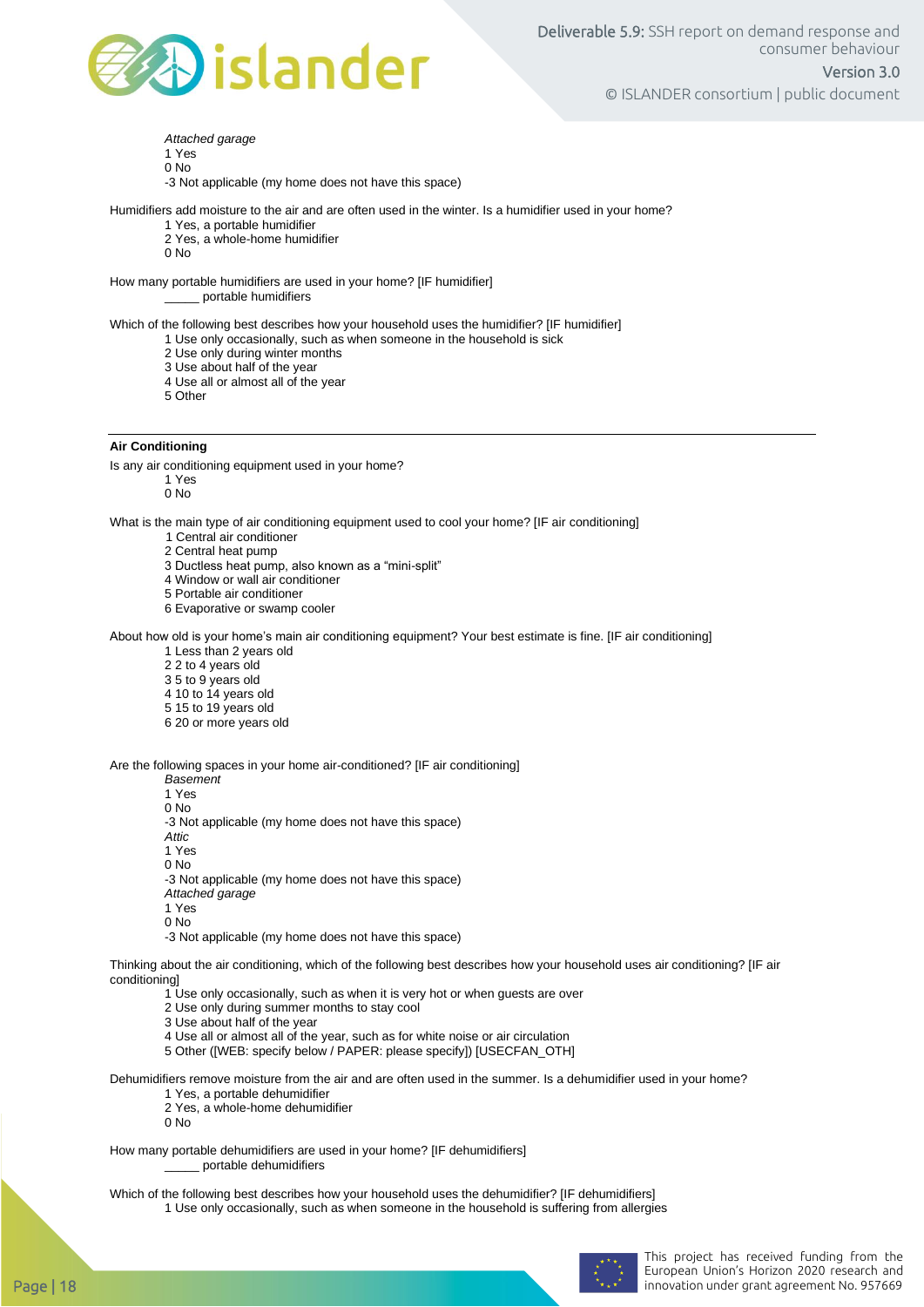

2 Use only during summer months 3 Use about half of the year

- 4 Use all or almost all of the year
- 99 Other

#### **Thermostats and temperatures**

Does your household use a thermostat to control the temperature inside your home?

1 Yes, a manual or non-programmable thermostat

2 Yes, a programmable thermostat

- 3 Yes, a "smart" or Internet-connected thermostat
- 0 No

Which of the following best describes how your household controls the indoor temperature during the winter?

1 Set one temperature and leave it there most of the time

2 Manually adjust the temperature

- 3 Programmable or smart thermostat automatically adjusts the temperature
- 4 Turn equipment on or off as needed
- 5 Our household does not have control over the temperature
- 99 Other

The next questions are about the temperature inside your home during the winter. If you have a thermostat, think about where your household sets the temperature for your main heating equipment. If you do not have a thermostat, your best estimate about the temperature is fine.

During the winter, what is your home's typical indoor temperature...<br>When someone is home during the day? \_\_\_\_\_\_ degrees When someone is home during the day?

When no one is inside your home during the day? \_\_\_\_\_ degrees<br>Inside your home at night? \_\_\_\_\_\_ degrees Inside your home at night? \_

Which of the following best describes how your household controls the indoor temperature during the summer?

1 Set one temperature and leave it there most of the time

2 Manually adjust the temperature

3 Programmable or smart thermostat automatically adjusts the temperature

- 4 Turn equipment on or off as needed
- 5 Our household does not have control over the temperature
- 99 Other

The next questions are about the temperature inside your home during the summer. If you have a thermostat, think about where your household sets the temperature for your main airconditioning equipment. If you do not have a thermostat, your best estimate about the

temperature is fine.

During the summer, what is your home's typical indoor temperature…

When someone is home during the day?  $\frac{1}{2}$  degrees<br>When no one is inside your home during the day? degrees When no one is inside your home during the day? Inside your home at night? \_\_\_\_\_ degrees

#### **Water Heating**

What is the approximate size of your main water heater?

- 1 Small (115 liter or less)
- 2 Medium (116 to 185 liter)
- 3 Large (186 liter or more)
- 4 Tankless or on-demand

Is your main water heater insulated using a water heater blanket?

1 Yes

0 No

About how old is your main water heater? Your best estimate is fine.

- 1 Less than 2 years old
- 2 2 to 4 years old
- 3 5 to 9 years old
- 4 10 to 14 years old
- 5 15 to 19 years old
- 6 20 or more years old

What fuel does your main water heater use?

- 1 Electricity
- 2 Natural gas from underground pipes
- 3 Propane (bottled gas) 4 Fuel oil
- 5 Wood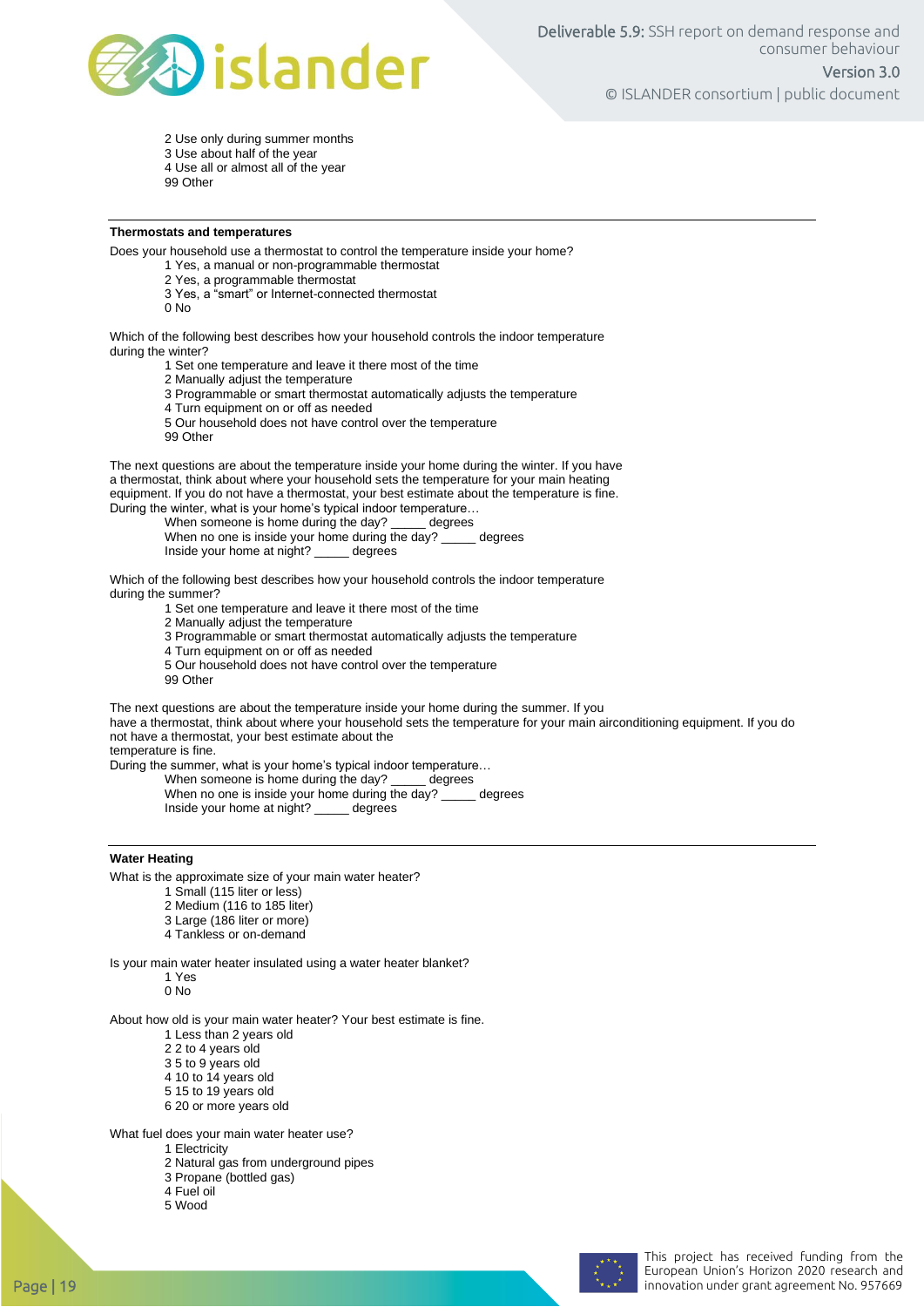

6 Solar thermal

7 Other ([WEB: specify below / PAPER: please specify]) [FUELH2O\_OTH]

Do you have more than one water heater?

1 Yes 0 No

#### **Lightning**

How many inside light bulbs do you have in the house?

The next questions are about inside light bulbs. For fixtures with multiple bulbs, count each bulb separately.

Thinking about the light bulbs inside your home, how many are turned on...<br>Between 1 and 4 hours per day? \_\_\_\_\_ light bulbs

\_\_\_\_\_\_\_\_\_\_\_\_\_\_\_\_\_\_\_\_\_\_\_\_\_\_\_\_\_\_\_\_\_\_\_\_\_\_\_\_\_\_

Between 1 and 4 hours per day? \_\_\_\_\_ light bulbs<br>Between 4 and 8 hours per day? \_\_\_\_ light bulbs Between 4 and 8 hours per day? \_\_\_\_ light bulbs<br>More than 8 hours per day? \_\_\_\_ light bulbs

More than 8 hours per day?

What portion of the light bulbs used inside your home are LED bulbs?

1 All

- 2 Most
- 3 About half

4 Some

0 None

Do you sometimes leave lights on in a room where no one is present?

1 Yes  $0 N<sub>0</sub>$ 

Do you or someone else in your home sleeping with the lights on?

\_\_\_\_\_\_\_\_\_\_\_\_\_\_\_\_\_\_\_\_\_\_\_\_\_\_\_\_\_\_\_\_\_\_\_\_\_\_\_\_\_\_

1 Yes

 $0$  No

How many outside light bulbs do you have in the house?

The next questions are about outside light bulbs.

Does your home have any outside light bulbs that are typically left on all night? Do not include light

bulbs are controlled by motion detectors or solar lights that do not use electricity.

1 Yes 0 No

#### **Green Energy**

Not including back-up generators, does your home have any of these on-site systems that generate electricity? *Please select all that apply.*

No on-site generation system Solar or photovoltaic system Small wind turbine Combined heat and power system No

In what year was your solar or photovoltaic system installed? [IF solar system]

What is the capacity of your solar or photovoltaic system in kW (kilowatts)? \_\_\_\_\_ kW

Have you changed your consumption behavior since you have installed your solar panels?

1 Yes

 $\overline{\phantom{a}}$ 

 $0$  No 99 I don't know

Explain:

Do you or any member of your household own or lease an electric vehicle? Please include both all electric and plug-in hybrid electric vehicles.

1 Yes

0 No

At which of the following places do you typically charge your electric vehicle? [IF electric vehicle]

Yes No



This project has received funding from the European Union's Horizon 2020 research and Page | 20 innovation under grant agreement No. 957669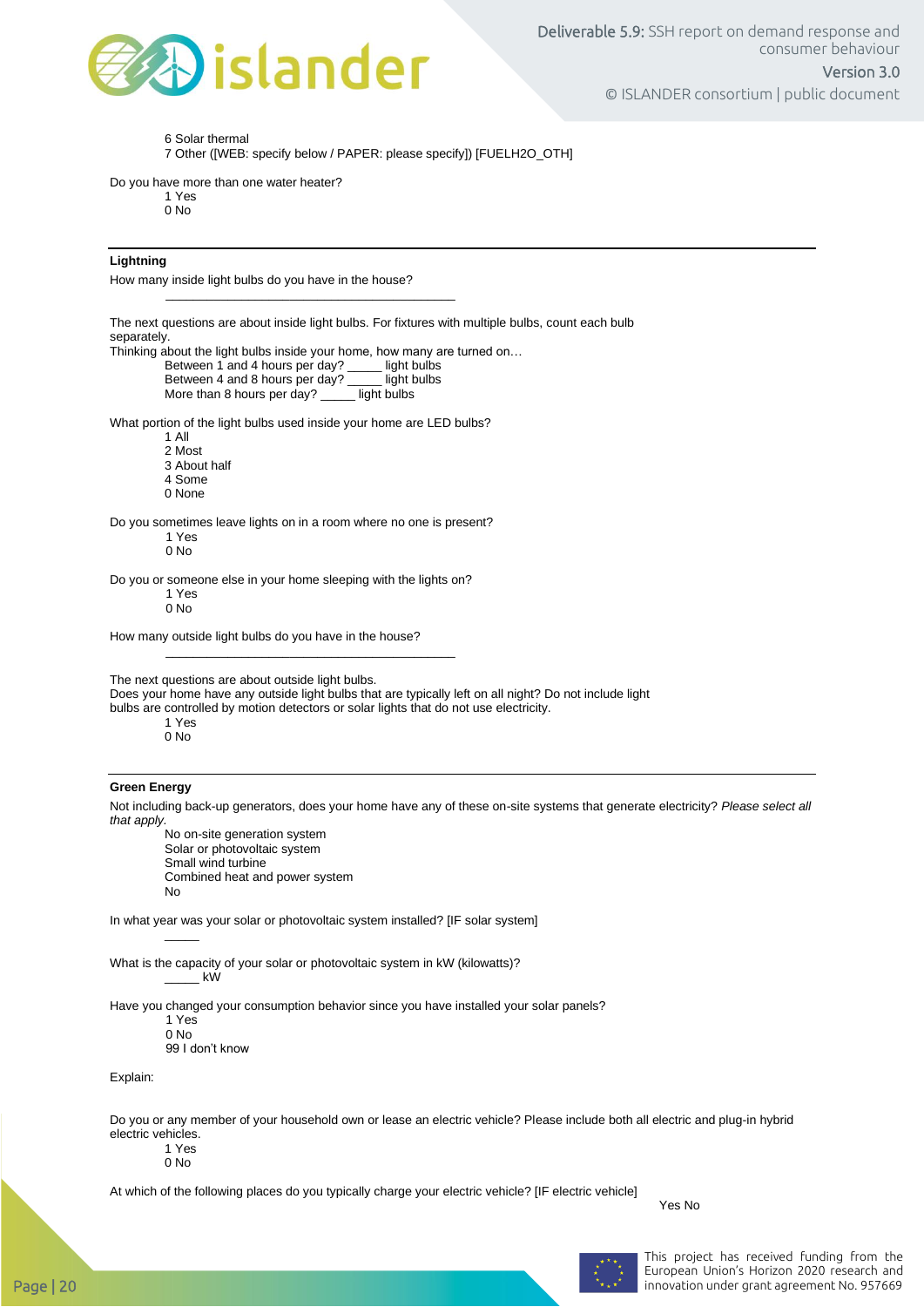

#### Version 3.0

© ISLANDER consortium | public document

| Your home                                              |    | 10  |
|--------------------------------------------------------|----|-----|
| Your apartment building or complex                     | 10 |     |
| Your workplace or school                               | 10 |     |
| Shopping center or business you frequent               | 10 |     |
| Municipal parking lot or building, including libraries |    |     |
| and post offices                                       | 10 |     |
| Car dealership                                         |    | 1 በ |
| Highway rest stop                                      | 10 |     |
| Some other type of public charging station             | 10 |     |

About how much of the charging for your electric vehicle is typically done at your home? [IF electric vehicle] 1 All at home (100%)

2 Almost all at home (80% - 99%)

3 Most at home (60% - 79%)

4 About half at home (40% - 59%)

5 Some at home (20% - 39%)

 $\frac{1}{2}$  ,  $\frac{1}{2}$  ,  $\frac{1}{2}$  ,  $\frac{1}{2}$  ,  $\frac{1}{2}$  ,  $\frac{1}{2}$  ,  $\frac{1}{2}$  ,  $\frac{1}{2}$  ,  $\frac{1}{2}$  ,  $\frac{1}{2}$  ,  $\frac{1}{2}$  ,  $\frac{1}{2}$  ,  $\frac{1}{2}$  ,  $\frac{1}{2}$  ,  $\frac{1}{2}$  ,  $\frac{1}{2}$  ,  $\frac{1}{2}$  ,  $\frac{1}{2}$  ,  $\frac{1$ 

6 Very little or none at home (0% - 19%)

About how many total miles are driven in your electric vehicle per week? [IF electric vehicle]

#### **Potential Engagement**

Do you and your household already implemented actions to reduce energy consumption?

\_\_\_\_\_\_\_\_\_\_\_\_\_\_\_\_\_\_\_\_\_\_\_\_\_\_\_\_\_\_\_\_\_\_\_\_\_\_\_\_\_\_\_\_

\_\_\_\_\_\_\_\_\_\_\_\_\_\_\_\_\_\_\_\_\_\_\_\_\_\_\_\_\_\_\_\_\_\_\_\_\_\_\_\_\_\_\_\_\_

1 Yes 2 No

If yes, explain

Do you have the feeling that you and your household are using energy efficiently and in a pro-environmental way?

1 Yes 0 No

2 Sometimes

Are you and your household ready/willing to change your consumption in order to become more pro-environmental?

1 Yes

0 No

2 I don't know

#### **COVID-19 Disruptions**

Did you experience changes in your daily live due to covid-19? (e.g. more home working, less transportation….) 1 Yes

2 No

If yes, explain

Do you have the feeling that you and your household are experiencing changes in energy consumption due to the covid-19 situation?

1 Yes 2 No

What type of changes in energy consumption?

1 More energy consumption

\_\_\_\_\_\_\_\_\_\_\_\_\_\_\_\_\_\_\_\_\_\_\_\_\_\_\_\_\_\_\_\_\_\_

\_\_\_\_\_\_\_\_\_\_\_\_\_\_\_\_\_\_\_\_\_\_\_\_\_\_\_\_\_\_\_\_\_\_

2 Less energy consumption

### 7.2 APPENDIX B – COMMERCIAL BUILDING SURVEY

#### **Contact information**

1) Company/Organization

#### **Building information**

2) City

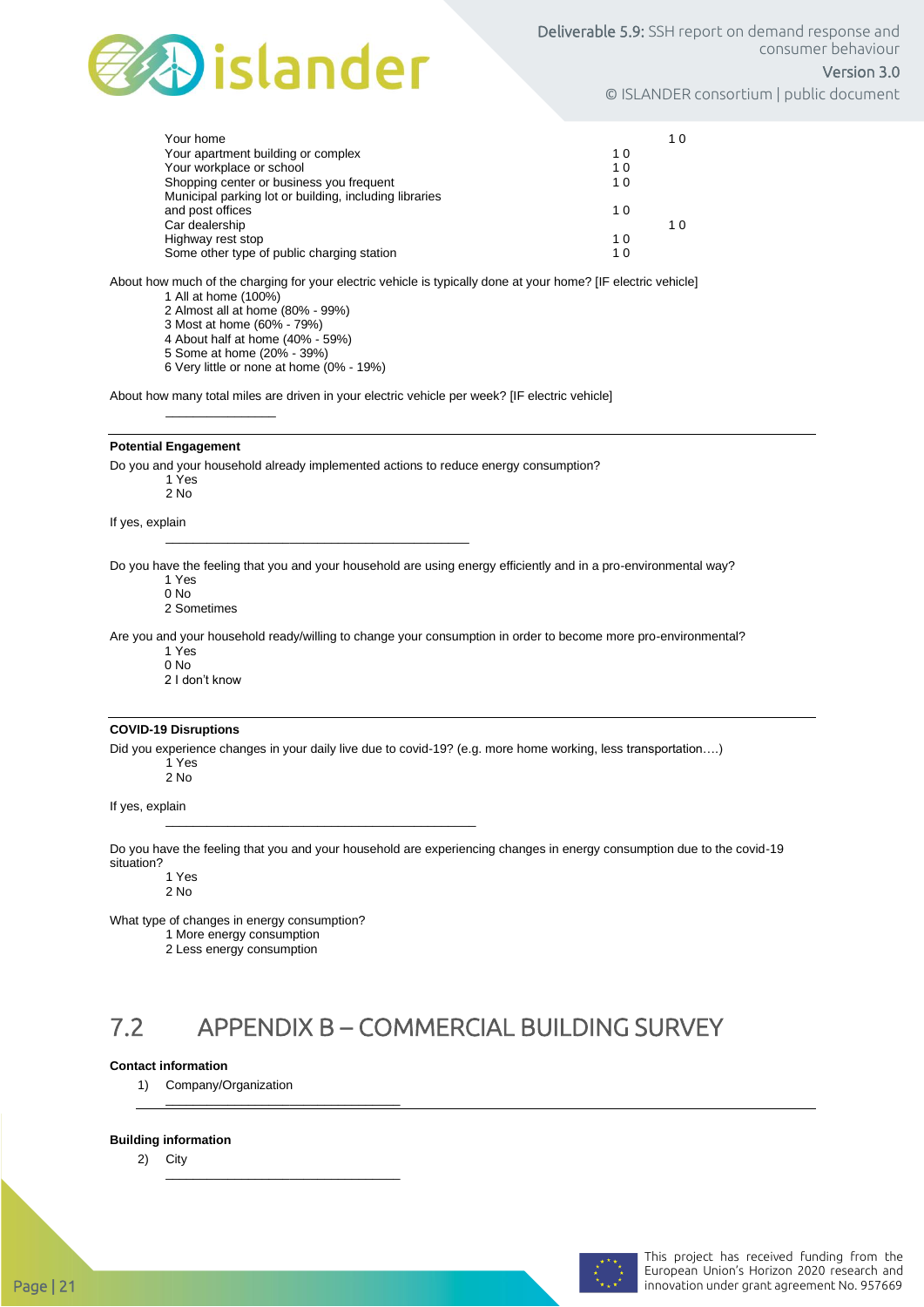

- 3) Is at least 50% of the floor area of this building dedicated to commercial, institutional, or organizational activities in the past year? [**If over 50% of the floor area of building is residential, select NO**]
	- a. Yes b. No
- 4) Which of the following categories best described the ownership of the building?
	- a. Corporation/Partnership
	- b. Private individuals
	- c. Private organization (for profit)<br>d. Non-profit organization
	- Non-profit organization
	- e. Private academic institution<br>f. Government
	- f. Government<br>g. Other (please

\_\_\_\_\_\_\_\_\_\_\_\_\_\_\_\_\_\_\_\_\_\_\_\_\_\_\_\_\_\_\_\_\_\_

- Other (please specify)
- h. Do not know
- 5) In which year was construction completed for the original building located at this address
- 6) How many commercial units are in this building? \_\_\_\_\_\_\_\_\_\_\_\_\_\_\_\_\_\_\_\_\_\_\_\_\_\_\_\_\_\_\_\_\_\_

\_\_\_\_\_\_\_\_\_\_\_\_\_\_\_\_\_\_\_\_\_\_\_\_\_\_\_\_\_\_\_\_\_\_

- 7) What is the total floor area of this building?
- 8) Which of the following activities or functions occurred in this building? [**select as many as possible**]
	- a. Bank branch<br>b. Retail store
	- **Retail store**
	- c. Recreation centre<br>d. Performing arts
	- Performing arts
	- e. Cinema
	- f. Museum or gallery
	-
	- g. Warehouse<br>h. Vehicle dea h. Vehicle dealership
	- **Industrial**
	- j. Restaurant/café
	- k. Hotel, motel….
	- l. Vacant
	- m. Other (please specify)
- 9) What was the m2 area used for the following activities or functions in this building?
	- a. Bank branch<br>b. Restaurant
	- Restaurant
	- c. Retail store
	- d. Recreation centre
	- e. Performing arts
	- f. Cinema
	- g. Museum or gallery
	- h. Warehouse<br>i. Vehicle dea
	- Vehicle dealership j. Industrial
	- k. Hotel, motel…
	-
	- l. Vacant<br>m. Other (
	- Other (please specify)
- 10) Provide the average energy consumed by each of the activities or functions of the building per month
	- a. Bank branch
	- b. Restaurant
	- c. Retail store
	- d. Recreation center
	- e. Performing arts
	- f. Cinema
	- g. Museum or gallery
	- h. Refrigerated Warehouse
	- i. Vehicle dealership
	- j. Industrial
	- k. Hotel motel
	- l. Vacant

\_\_\_\_\_\_\_\_\_\_\_\_\_\_\_\_\_\_\_\_\_\_\_\_\_\_\_\_\_\_\_\_\_\_

\_\_\_\_\_\_\_\_\_\_\_\_\_\_\_\_\_\_\_\_\_\_\_\_\_\_\_\_\_\_\_\_\_\_

\_\_\_\_\_\_\_\_\_\_\_\_\_\_\_\_\_\_\_\_\_\_\_\_\_\_\_\_\_\_\_\_\_\_

\_\_\_\_\_\_\_\_\_\_\_\_\_\_\_\_\_\_\_\_\_\_\_\_\_\_\_\_\_\_\_\_\_\_

\_\_\_\_\_\_\_\_\_\_\_\_\_\_\_\_\_\_\_\_\_\_\_\_\_\_\_\_\_\_\_\_\_\_

m. Other (please specify)

11) What are the total weekly operating hours for the (majority of employees) of this building?

12) During its main shift, approximately how many employees and volunteers work in this building?

- 13) What is the average temperature of the building in winter?
- 14) What is the average temperature of the building in summer?

15) What percentage of the total floor area of this building was heated to at least 10 degrees Celsius in the past year?

16) What percentage of the total floor area of this building was cooled (airconditioned)? [Indicate 0 if the building is not cooled]

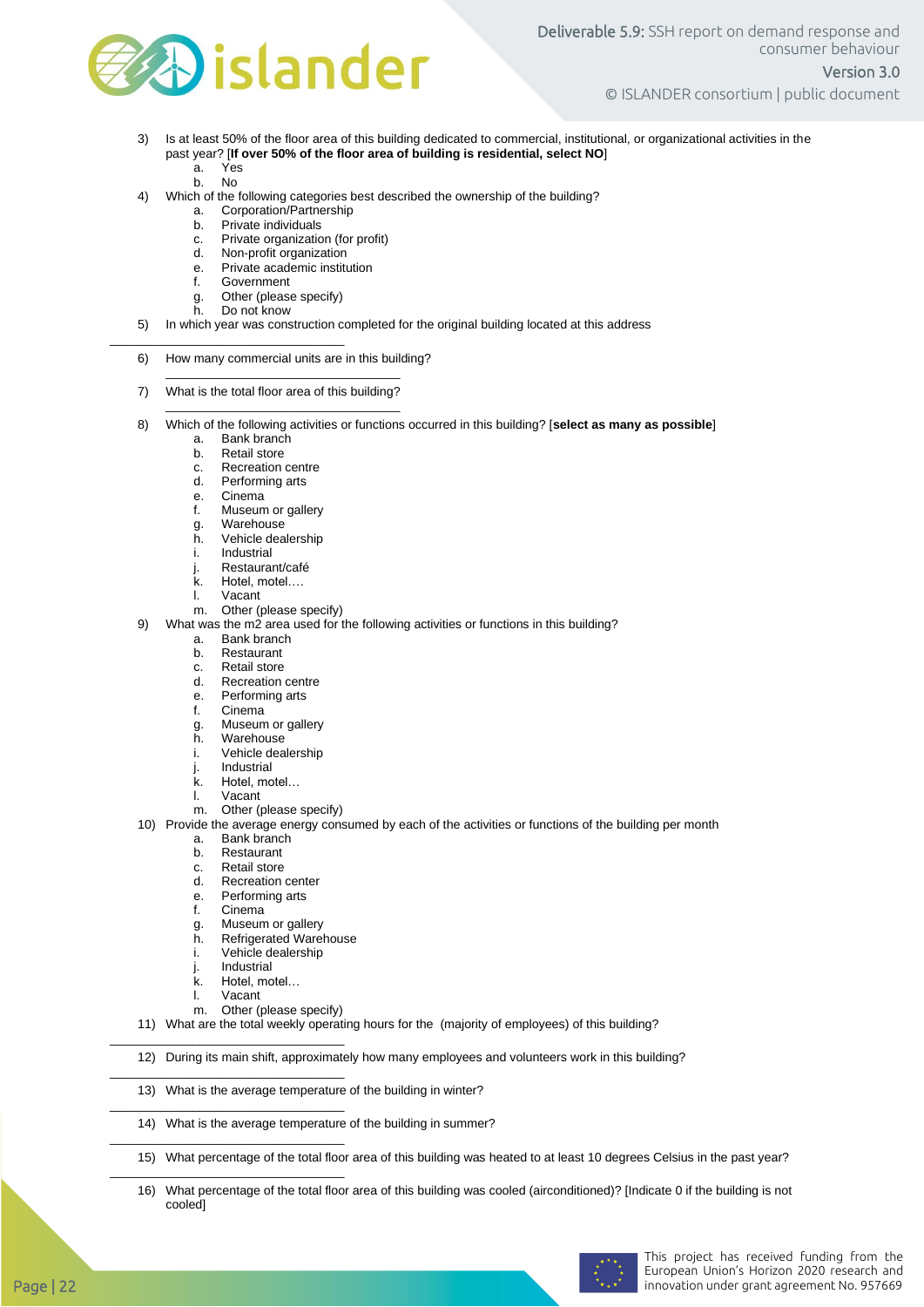

- 17) Which of the following types of on-site parking does this building have?
	- a. Indoor parking<br>b. Partially enclos
	- b. Partially enclosed parking<br>c. Outdoor parking
	- Outdoor parking
	- d. No on-site parking
- 18) Is the indoor parking heated?
	- Yes

\_\_\_\_\_\_\_\_\_\_\_\_\_\_\_\_\_\_\_\_\_\_\_\_\_\_\_\_\_\_\_\_\_\_

b. No

- 19) Was the indoor parking space shared with other buildings?
	- a. Yes

\_\_\_\_\_\_\_\_\_\_\_\_\_\_\_\_\_\_\_\_\_\_\_\_\_\_\_\_\_\_\_\_\_\_

\_\_\_\_\_\_\_\_\_\_\_\_\_\_\_\_\_\_\_\_\_\_\_\_\_\_\_\_\_\_\_\_\_\_

\_\_\_\_\_\_\_\_\_\_\_\_\_\_\_\_\_\_\_\_\_\_\_\_\_\_\_\_\_\_\_\_\_\_

\_\_\_\_\_\_\_\_\_\_\_\_\_\_\_\_\_\_\_\_\_\_\_\_\_\_\_\_\_\_\_\_\_\_

\_\_\_\_\_\_\_\_\_\_\_\_\_\_\_\_\_\_\_\_\_\_\_\_\_\_\_\_\_\_\_\_\_\_

\_\_\_\_\_\_\_\_\_\_\_\_\_\_\_\_\_\_\_\_\_\_\_\_\_\_\_\_\_\_\_\_\_\_

\_\_\_\_\_\_\_\_\_\_\_\_\_\_\_\_\_\_\_\_\_\_\_\_\_\_\_\_\_\_\_\_\_\_

\_\_\_\_\_\_\_\_\_\_\_\_\_\_\_\_\_\_\_\_\_\_\_\_\_\_\_\_\_\_\_\_\_\_

- b. No
- 20) What is the total area of the parking space?
- 21) Are there any portable structures (e.g. laptop) that consumed energy located on-site?

a. Yes<br>b. No b. No

- 22) If YES, what was the total number of portable structures that consumed energy located on-site?
- 23) How many floors are in this building are at ground level and above?
- 24) How many floors are in this building are below ground level?
- 25) How many elevators are in this building?
- 26) How many escalators are in this building?
- 27) Does this building have any computer server rooms with dedicated cooling and dedicated uninterruptable power? a. Yes
	- b. No
- 28) If YES, how many rooms are dedicated for this and what is the total floor area?
- 29) Provide the combined total power of all computer servers

#### **Refrigerated Warehouse**

- 30) Does the building have a refrigerated warehouse space according to the temperature?
	- a. Yes
	- b. No
- 31) Is the temperature of the warehouse constant?

a. Yes

b. No

\_\_\_\_\_\_\_\_\_\_\_\_\_\_\_\_\_\_\_\_\_\_\_\_\_\_\_\_\_\_\_\_\_\_

- 32) If YES, provide the total floor area of the refrigerated warehouse?
	- a. What is the amount of energy consumed per week \_\_\_\_\_\_\_\_\_\_\_\_\_\_\_\_\_\_\_\_\_\_\_\_\_\_\_\_\_\_\_\_\_\_
	- b. Which of the following systems does the warehouse have?
		- i. Under-pad heating
		- ii. Free cooling system
		- iii. None of the above

#### **Restaurants**

33) Which of the following best describe this restaurant? [**select as many as possible**]

- a. Café or Coffee shop
- b. Fast food restaurant
- c. Casual dining, pub, or bar
- d. Fine dining
- e. Other (please specify)

#### **Food Preparation**

- 34) Does this building have a kitchen for commercial food preparation?
	- a. Yes
	- b. No
- 35) If this building had more than one area used for commercial food preparation in the building, please provide the combined total floor area. \_\_\_\_\_\_\_\_\_\_\_\_\_\_\_\_\_\_\_\_\_\_\_\_\_\_\_\_\_\_\_\_\_\_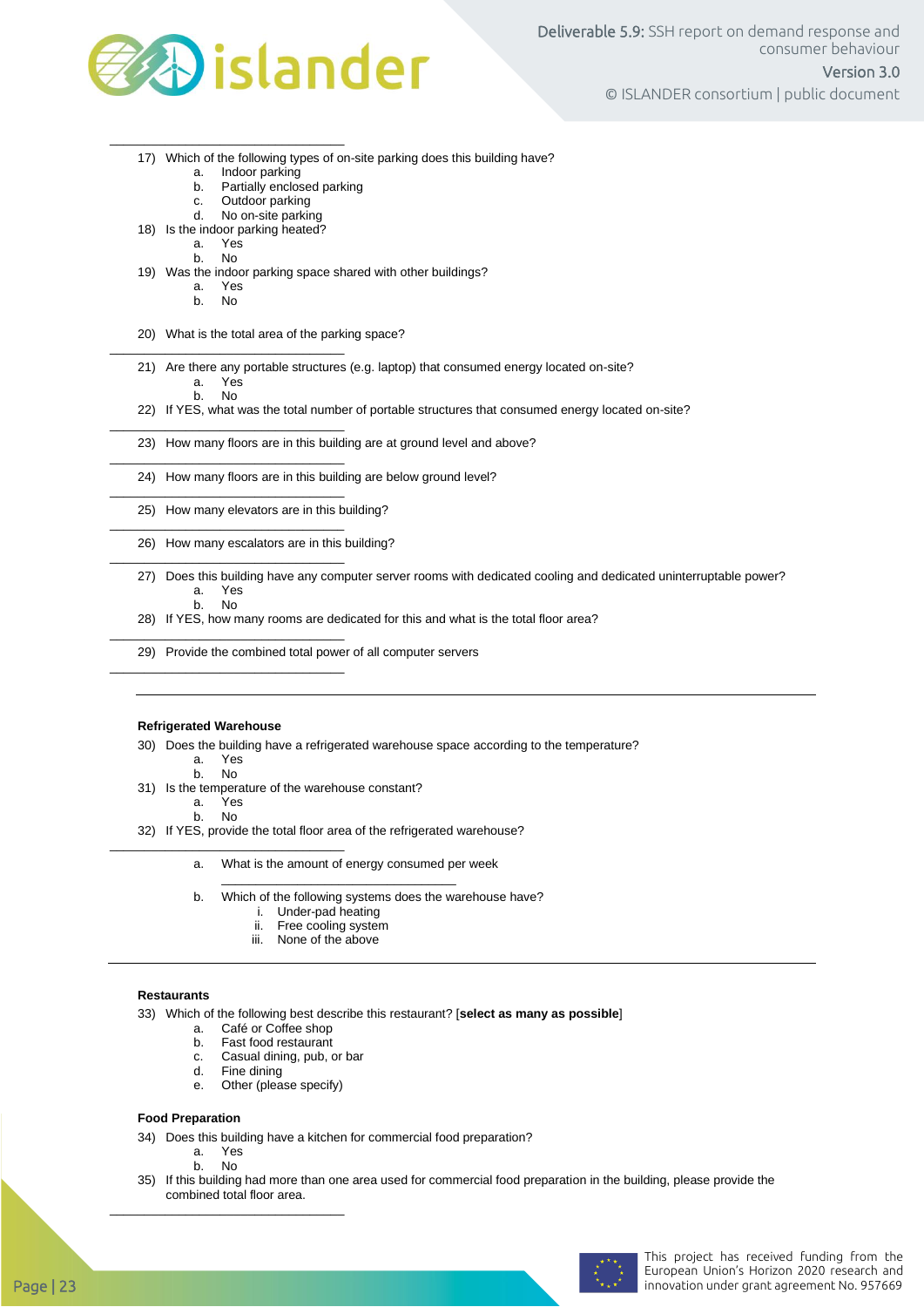

#### **Food Establishments**

 $\frac{1}{2}$  ,  $\frac{1}{2}$  ,  $\frac{1}{2}$  ,  $\frac{1}{2}$  ,  $\frac{1}{2}$  ,  $\frac{1}{2}$  ,  $\frac{1}{2}$  ,  $\frac{1}{2}$  ,  $\frac{1}{2}$  ,  $\frac{1}{2}$  ,  $\frac{1}{2}$  ,  $\frac{1}{2}$  ,  $\frac{1}{2}$  ,  $\frac{1}{2}$  ,  $\frac{1}{2}$  ,  $\frac{1}{2}$  ,  $\frac{1}{2}$  ,  $\frac{1}{2}$  ,  $\frac{1$ 

36) What is the maximum interior seating capacity dedicated to the restaurants, food courts, or cafeterias in this building?

#### **Hotel, Motel, Lodge, or Hostel**

\_\_\_\_\_\_\_\_\_\_\_\_\_\_\_\_\_\_\_\_\_\_\_\_\_\_\_\_\_\_\_\_\_\_

37) How many guest rooms or occupants rooms are there in your hotel/motel/lodge/hostel?

38) What is the total number of room nights sold in a month, on average?

#### **Conferences and social events**

 $\frac{1}{2}$  ,  $\frac{1}{2}$  ,  $\frac{1}{2}$  ,  $\frac{1}{2}$  ,  $\frac{1}{2}$  ,  $\frac{1}{2}$  ,  $\frac{1}{2}$  ,  $\frac{1}{2}$  ,  $\frac{1}{2}$  ,  $\frac{1}{2}$  ,  $\frac{1}{2}$  ,  $\frac{1}{2}$  ,  $\frac{1}{2}$  ,  $\frac{1}{2}$  ,  $\frac{1}{2}$  ,  $\frac{1}{2}$  ,  $\frac{1}{2}$  ,  $\frac{1}{2}$  ,  $\frac{1$ 

39) Is there any designated space in this building used primarily for conferences or social events?

a. Yes

b. No

40) If YES, what is the total floor area for this?

a. How many conferences or social events does the place hold per year/month on the average?

#### **Domestic and commercial counts**

41) How many of the following domestic and commercial appliances are in use in this building?

- a. Freezers
- b. Refrigerators
- c. Dishwashers<br>d. Stove tops
- Stove tops
- e. Ovens
- f. Ranges
- g. Kitchen Exhaust hoods<br>h. Broiler
- **Broiler**
- i. Microwaves
- j. Washing machines<br>k. Clothing dryers
- **Clothing dryers**

#### **Equipment counts**

- 42) How many of the following types of devices, appliances, or equipment are in use in this building? [**total number and sizes** to be done in a table]
	- a. Computers
	- b. On-site servers<br>c. Cash registers
	- Cash registers
	- d. Televisions, electronic displays, or LCDs
	- e. Printers
	- f. Photocopiers
	- g. Fax machines
	- h. Multi-functional devices
	- i. Walk-in freezers
	- j. Walk-in refrigerators<br>k. Open refrigerated ca
	- Open refrigerated cases
	- l. Closed refrigerated cases
	- m. Open freezer cases
	- n. Closed freezer cases
	- o. Vending machines
	- p. Air conditioners
- 43) Which of the following energy sources were purchased for this building and the total amount (kWh) used for the past year? [**Select as many as possible**]
	- a. Electricity
	- b. Natural gas
	- c. Furnace, heating or light fuel oil<br>d. Diesel
	- Diesel
	- e. Kerosene
	- f. Propane or bottled gas
	- g. District steam from an off-site plant
	- h. District hot water from an off-site plant
	- i. District chilled water from an off-site plant
	- Wood
	- k. Other renewables, specify
	- l. Other non-renewables, specify
- 44) What is the principal energy source used to heat the largest proportion of floor area in this building?
	- a. Electricity

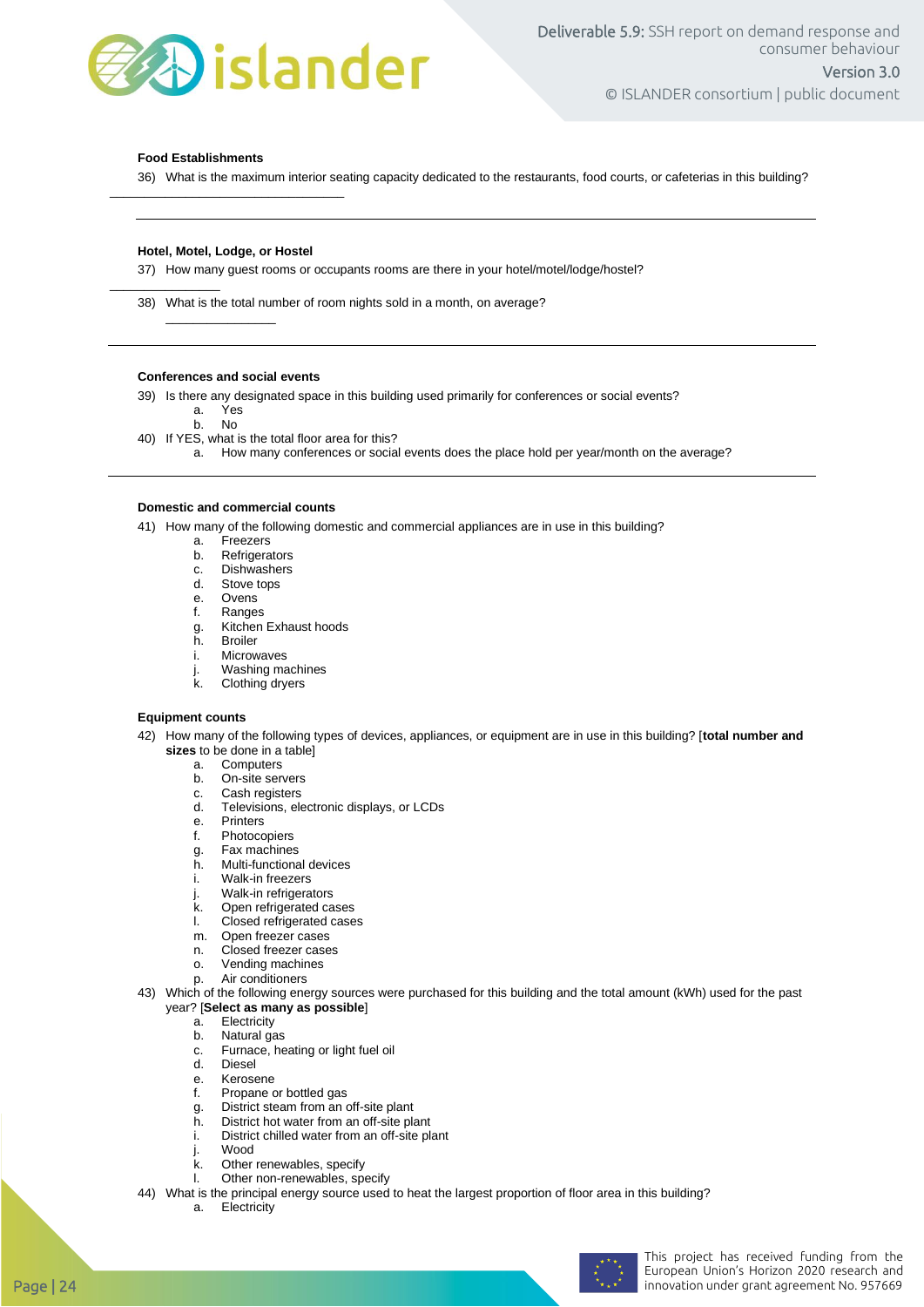

© ISLANDER consortium | public document

- b. Natural gas
- c. Furnace, heating or light fuel oil
- d. Diesel
- e. Kerosene<br>f. Propane
- Propane or bottled gas
- g. District steam
- h. District hot water
- Wood
- j. Solar
- k. Other Specify
- 45) Which of the following energy conversation or energy efficiency practices was adopted or undertaken in this building?<br>a. Energy monitoring (tracking energy use over time)
	- Energy monitoring (tracking energy use over time)
	- b. Energy benchmarking (comparing monthly bills)
	- c. Employee or occupant conservation awareness program
	- d. Corporate energy policy<br>e. Recommissioning project
	- Recommissioning project (a project to ensure all heating, cooling, ventilation, and lighting systems are performing at optimal levels)
	- f. Other Specify
- 46) Which of the following energy efficient features are present in this building?
	- a. Reduction of enclosed floor area
	- b. Energy efficient lightening (LED bulb)
	- c. Lighting energy management control system<br>d. Heat recovering system
	- Heat recovering system
	- e. Energy efficient cooling equipment<br>f. Free cooling system (circulating na
	- Free cooling system (circulating naturally cooled air as a source of space cooling)
	- g. Energy efficient windows
	-
	- h. Exterior window shading<br>i. Insulation of basement, r Insulation of basement, roof, or walls
	- Other Specify
- 47) In which of the following time periods was this building last recommissioned or retro-commissioned?
	- a. Between January 1st, 2015 to December 31st, 2020
	- b. Between January 1st, 2010 to December 31st, 2014
	- c. Between January 1st, 2005 to December 31st, 2009
	- December 31st, 2004 or earlier
	- e. This building has never been recommissioned or retro-commissioned
	- f. Do not know
- 48) During the last 5 years, which of the following systems in this building were subject to recommissioning or retrocommissioning? [**system tuning, operations, and maintenance training**]
	- a. HVAC systems
	- b. Monitoring and control systems
	- c. Lighting systems<br>d. Power systems
	- Power systems
	- e. Plumbing or pumping systems<br>f. Other Specify
	- Other Specify
- 49) In which of the following time periods was this building install its last series of renovations? [e.g., repair, conversion, expansion, remodeling, or reconstruction]
	- a. Between January 1st, 2015 to December 31st, 2020
	- b. Between January 1st, 2010 to December 31st, 2014
	- c. Between January 1st, 2005 to December 31st, 2009
	- d. December 31st, 2004 or earlier
	- e. This building has never been renovated
	- f. Do not know
- 50) Which of the following reasons did the most recent series of renovations take place in this building? [**select all that apply**]
	-
	- a. Faulty equipment<br>b. Fnd of life of equi End of life of equipment
	- c. Improve energy efficiency
	- d. Improve asset value
	- e. Conversion of space to meet changes in operational needs
	- f. Voluntary application of codes and standards
		- g. New construction due to partial expansion
		- h. Other Specify
- 51) In which of the following time periods was this building install its last series of retrofits? [Retrofit is the process of upgrading a building's energy-consuming systemsor including energy efficiency measures in renovation and repair activities]
	- a. Between January 1st, 2015 to December 31st, 2020
	- b. Between January 1st, 2010 to December 31st, 2014
	- c. Between January 1st, 2005 to December 31st, 2009
	- d. December 31st, 2004 or earlier
	- e. This building has never been renovated
	- f. Do not know
- 52) Which of the following reasons did the most recent series of retrofits take place in this building? [**select all that apply**] a. Faulty equipment
	- b. End of life of equipment
	- c. Improve energy efficiency
	- d. Improve asset value
		-

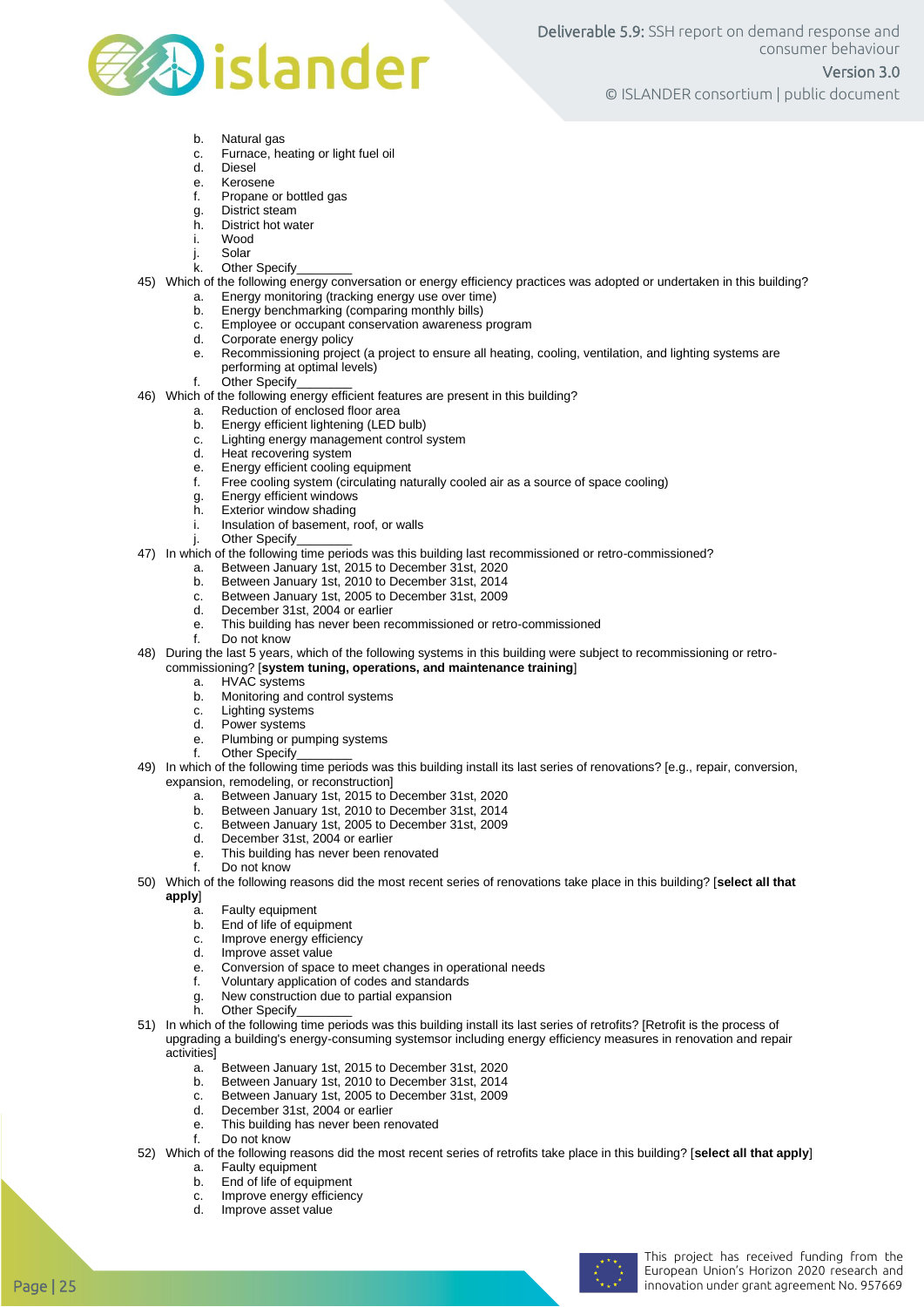

- e. Conversion of space to meet changes in operational needs
- f. Voluntary application of codes and standards
- g. New construction due to partial expansion<br>h. Other Specify
- Other Specify
- 53) During the last 5 years, which of the following renovation or retrofits were implemented in this building? [select all that apply]
	- a. Building insulation [include weather stripping]
	- Windows and doors [include freezer strip doors]
	- c. Exterior window shading
	- d. Energy efficient lighting equipment {e.g., LED bulbs)
	- e. Energy management control systems (EMCS) (e.g., controls for HVAC) [include lighting, motion detector, and automatic shut off]
	- f. Space heating [include boilers, rooftop units, and furnaces]
	- g. Waste heat recovery boiler<br>h. Space cooling [include air co
	- h. Space cooling [include air conditioning systems and dehumidification systems]
	- Ice making equipment
	-
	- j. Refrigeration plant<br>k. Aesthetic or structu k. Aesthetic or structural changes<br>I. Other Specify
	- Other Specify\_

### 7.3 APPENDIX C – DIARY SURVEY

#### Introduction

|                      | Now I'd like to find out how you spent your time yesterday, from 4:00 in the morning until 4:00AM this morning. I'll need to |  |  |  |  |
|----------------------|------------------------------------------------------------------------------------------------------------------------------|--|--|--|--|
|                      | know where you were and who else was with you. If an activity is too personal, there's no need to mention it.                |  |  |  |  |
|                      | So let's begin. Yesterday, at 4:00 AM, what were you doing? /What did you do next? Until 4am the next day?                   |  |  |  |  |
|                      | *Tick off all activities that you did yesterday.                                                                             |  |  |  |  |
| 1. Sleeping          |                                                                                                                              |  |  |  |  |
|                      | 2. Grooming (self)                                                                                                           |  |  |  |  |
|                      | 3. Watching TV                                                                                                               |  |  |  |  |
|                      |                                                                                                                              |  |  |  |  |
|                      | 4. Working at main job                                                                                                       |  |  |  |  |
|                      | 5. Working at other job                                                                                                      |  |  |  |  |
|                      | 6. Preparing meals or snacks                                                                                                 |  |  |  |  |
|                      | 7. Eating and drinking                                                                                                       |  |  |  |  |
|                      | 8. Cleaning kitchen                                                                                                          |  |  |  |  |
| 9. Laundry           |                                                                                                                              |  |  |  |  |
| 10. Grocery shopping |                                                                                                                              |  |  |  |  |
|                      | 11. Attending religious service                                                                                              |  |  |  |  |
|                      | 12. Paying household bills                                                                                                   |  |  |  |  |
| 13. Other            |                                                                                                                              |  |  |  |  |
|                      |                                                                                                                              |  |  |  |  |
|                      | How long did you spend [ACTIVITY]?                                                                                           |  |  |  |  |
| 1.                   | Enter start time                                                                                                             |  |  |  |  |
| 2.                   | Enter end time                                                                                                               |  |  |  |  |
|                      | Which appliances did you use for this activity? [TICK OFF ALL THAT APPLIES]                                                  |  |  |  |  |
|                      |                                                                                                                              |  |  |  |  |
|                      | Small appliances (robot, toaster, rice cooker, coffee machine, mixer, etc)                                                   |  |  |  |  |
| ÷,                   | Electric oven                                                                                                                |  |  |  |  |
|                      | Electric hob                                                                                                                 |  |  |  |  |
|                      | Kitchen hood                                                                                                                 |  |  |  |  |
|                      | Microwave                                                                                                                    |  |  |  |  |
|                      | Freezer                                                                                                                      |  |  |  |  |
|                      | Fridge                                                                                                                       |  |  |  |  |
|                      | Dishwasher                                                                                                                   |  |  |  |  |
|                      | Kettle                                                                                                                       |  |  |  |  |
| ÷.                   | TV                                                                                                                           |  |  |  |  |
|                      | Tablet                                                                                                                       |  |  |  |  |
| ۰                    | HIFI chain                                                                                                                   |  |  |  |  |
|                      | Dryer                                                                                                                        |  |  |  |  |
| $\blacksquare$       | Iron                                                                                                                         |  |  |  |  |
|                      | Vacuum cleaner                                                                                                               |  |  |  |  |
| ä,                   | Washing machine                                                                                                              |  |  |  |  |
|                      | Laptop/Computer                                                                                                              |  |  |  |  |
|                      | Mobile phone                                                                                                                 |  |  |  |  |
|                      |                                                                                                                              |  |  |  |  |
|                      | Electric hot water tank                                                                                                      |  |  |  |  |
|                      | Towel dryer                                                                                                                  |  |  |  |  |
|                      | Swimming pool                                                                                                                |  |  |  |  |
|                      | Electric vehicle                                                                                                             |  |  |  |  |
|                      | Heath pump                                                                                                                   |  |  |  |  |
|                      | Jacuzzi                                                                                                                      |  |  |  |  |
|                      | Electric bike                                                                                                                |  |  |  |  |
|                      | Hair dryer                                                                                                                   |  |  |  |  |
| ÷.                   | Home cinema                                                                                                                  |  |  |  |  |
|                      |                                                                                                                              |  |  |  |  |